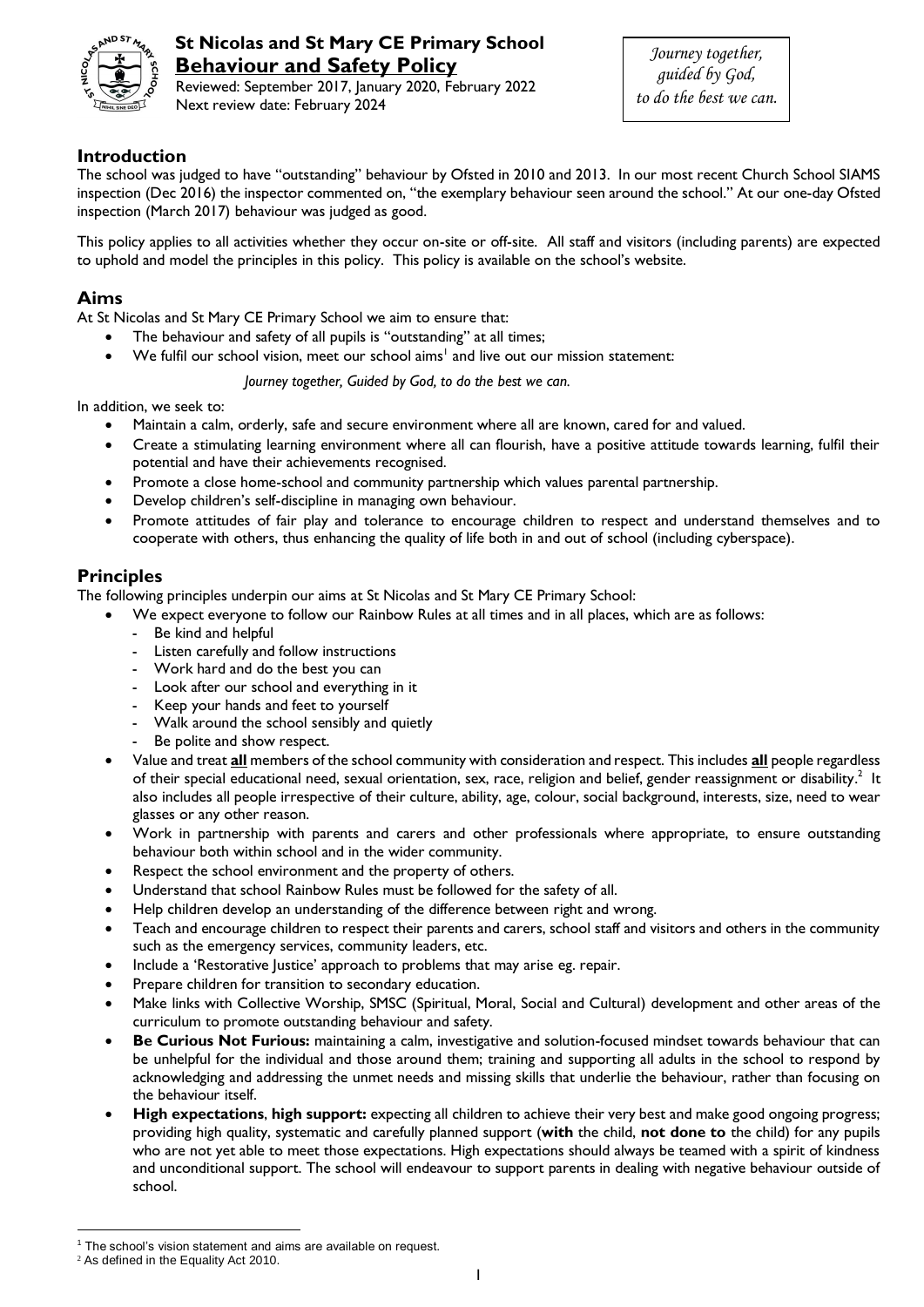- **Positive, kind, unconditionally positive relationships:** prioritising strong, kind, trusting relationships between staff, children and their parents/carers. Adults must position themselves **for** rather than **against** the child, with the core belief that when people **feel** better, they **do** better.
- **Understand needs:** when emotional, physical, sensory and learning needs aren't well met, challenging behaviour may be the outcome for some children and young people. By understanding needs, one is in a better position to prepare to meet them well.
- **Children's voice at the centre** supporting children to understand their behaviour and decide on goals and how to achieve them should be at the heart of our work; by doing so, we secure intrinsic motivation and positive selfadvocacy.

Where possible, links are made to the school's mission statement, when dealing with a child who has exhibited poor behaviour: **"Journey together"** means, for example, don't fight, help each other. It is about teamwork, helping, sharing and working

together for the common good. **"Guided by God"** relates to following a good role model or applying what you have learnt in an assembly or RE through

the Bible, songs, and talks. It could include thinking "What Would Jesus Do?" (WWJD) in any given situation.

**"To do the best we can"** means just that! It includes doing our best academically, socially, etc

Relevant questions can be asked relating to our mission statement:

- Are you working/**journeying together**? Is this good teamwork/behaviour?
- Are you being **guided by God** / applying what you have learnt in assembly? What values (eg. love, kindness, respect) do we need to think about? Is there anything in our "reflective corner" that you should consider? Would (name of role model) do that?
- Are you doing the **best you can**? Are you helping/stopping your friend doing their best?

Links can also be made to our Christian Values of **Friendship, Compassion** and **Respect** and other collective worship themes eg. kindness.

Eg following the advice 'Do for other people what you want them to do for you" (our Friendship Bible quotation)

## **Staff and Parent/Carer expectations**

We acknowledge that it is vitally important that we deal with any unacceptable behaviour in a fair and consistent way. We believe that parents & carers have an important part to play in ensuring that their child's behaviour is good whilst at school. Communication is key to resolving behaviour and safety issues and this could include the use of behaviour logs, email, or regular parent/teacher meetings. Confidentiality is also important.

The school has a small library of parenting books and may be able to recommend or facilitate parenting courses or provide general advice on encouraging good behaviour and keeping children safe. The partnership between school and home is key.

School staff, including students, must work together to promote good behaviour and safety. This includes sharing information in staff meetings, recording incidents using our online behaviour management system CPOMS and applying this policy consistently.

# **Curriculum**

The curriculum also underpins good behaviour and keeping safe. PSHE (Personal, Social, Health Education) and RE lessons have strong links to behaviour. PSHE includes many aspects of keeping safe including, for example, fire and road safety and health promotion eg Happy Hearts and Sex and Relationship education. Other subjects also teach safety such as safe use of tools and equipment, the importance of exercise, food hygiene and safe use of chemicals. School trips provide opportunities to promote '*keeping safe'* messages. The SMSC (Spiritual, Moral, Social and Cultural) development of children is embedded across all aspects of school life and strongly supports good behaviour and safety.

A number of strategies are used to resolve conflicts including PSHE lessons, restorative justice, peer mediation, circle time, social skill groups and so on. We aim to use these strategies to reinforce positive behaviour and deal with any negative aspects in a constructive way.

## **Related Policies**

The following related policies are available on request:

- Anti-Bullying Policy outlines procedures and strategies for dealing with bullying.
- Child Protection and Safeguarding policies includes essential guidance for keeping children safe.
- Equality Policies designed to prevent discrimination.
- Health and Safety, Security and Educational Visit Policies outline how the school keeps children safe.
- Internet Use Policy advice on using the internet in a safe way.
- School Uniform what children should wear (or not) to school.
- SMSC Policy the Spiritual, Moral, Social and Cultural Development of pupils.

The school follows DfE and Local Authority guidance on exclusions. The school would also follow national guidance in using certain powers to search pupils and their belongings and/or to confiscate items that children may have.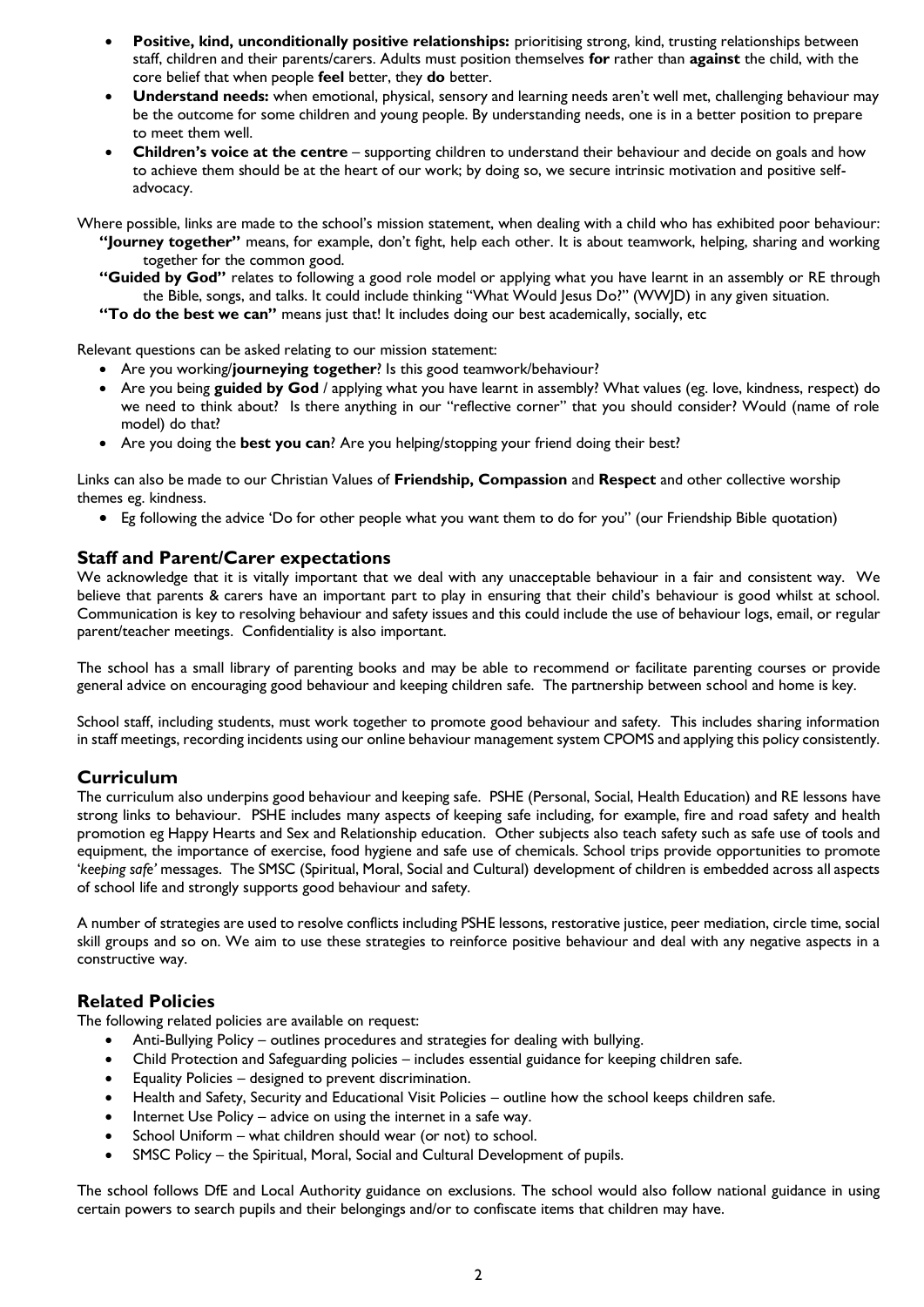# **School Rules**

Rules and clear expectations are essential for the safety of all and the smooth running of the school:

#### **Rainbow rules**

Whole school to follow the school agreed Rainbow rules.

#### **Wet play rules**

Rules and permitted activities have been agreed by the whole school. They should be displayed by and in each class (near the door) so that break and lunchtimes are structured and enjoyable times to socialise. Each class has to opportunity (if they wish) to add one or two additional rules.

#### **Playground rules**

During playtimes, children must continue to follow the Rainbow Rules. Children must respect the different Playground Zones eg keep ball play to the Ball Games Zone and take part in quiet, seated activities in the Quiet Zone. If children are breaking the Rainbow Rules then they might be given 5 mins time out on the 'Thinking Bench.' The names of these children will be recorded on orange sheets which need to be given to the office who will upload onto CPOMS.

#### **Computing rules**

Rules for the safe and polite use of the internet and Computing equipment are displayed in the Computing suite and near other computers around the school. KS2 children and KS1 teachers (on behalf of their class) discuss and sign the school's internet use agreement.

#### **Safety rules**

Some safety rules may be displayed around the school eg. "Adults only in the Music Cupboard", or ticks and crosses for which side of corridor/stairs to walk. Some rules may be taught in the context of lessons, particularly in PE (including swimming), DT and science. Other rules may be given verbally eg. on school trips.

Other "rules" and guidance are outlined in school policies. All adults working in the school (staff, volunteers including parents, coaches, students etc) must adhere to the school's policies regarding professionalism, ethos and safeguarding.

All staff and other adults working in the school (including those running clubs) must ensure that these rules are consistently taught and adhered to. Staff must ensure children "understand very clearly what constitutes unsafe situations and are highly aware of how to keep themselves and others safe".

At the end of the school day, parents and carers must ensure that the children in their care keep the school rules.

# **Additional Support**

Sometimes it may be necessary to provide additional support for a child and their behaviour. This could include:

- Short term targets or goals
- Opportunity for time out eg. to be removed from a situation, time to calm down or to reflect on an incident
- Alternative working environment eg. away from distractions
- Social skills work
- Additional TA support or learning mentor
- Alternative work or alternative curriculum
- Additional rewards and/or consequences
- Additional systems to monitor behaviour

Some of these must not be seen as either "rewards" or "consequences" but as tools to help meet the specific needs of individual children.

Some children may require "individual behaviour plans" (IBPs) to enable them to access the curriculum to which they are entitled and/or to ensure that other children's learning and well-being is not adversely affected. An individual behaviour plan should be written in consultation with the child's parents and, where appropriate, the child. It should include clear targets, strategies and support to achieve the targets, and a timeframe for review.

Sometimes behaviour management strategies will need to be shared with staff and other adults, to ensure that an individual is fully and consistently supported. This could include:

- Advice from the SENDCo or external agency
- A script for how to deal with the child
- What does or does not work for the individual child
- What may be the underlying cause or triggers for poor behaviour

Should there be no improvement in behaviour it may be necessary to involve other agencies eg. Behaviour Support Team, Educational Psychologist.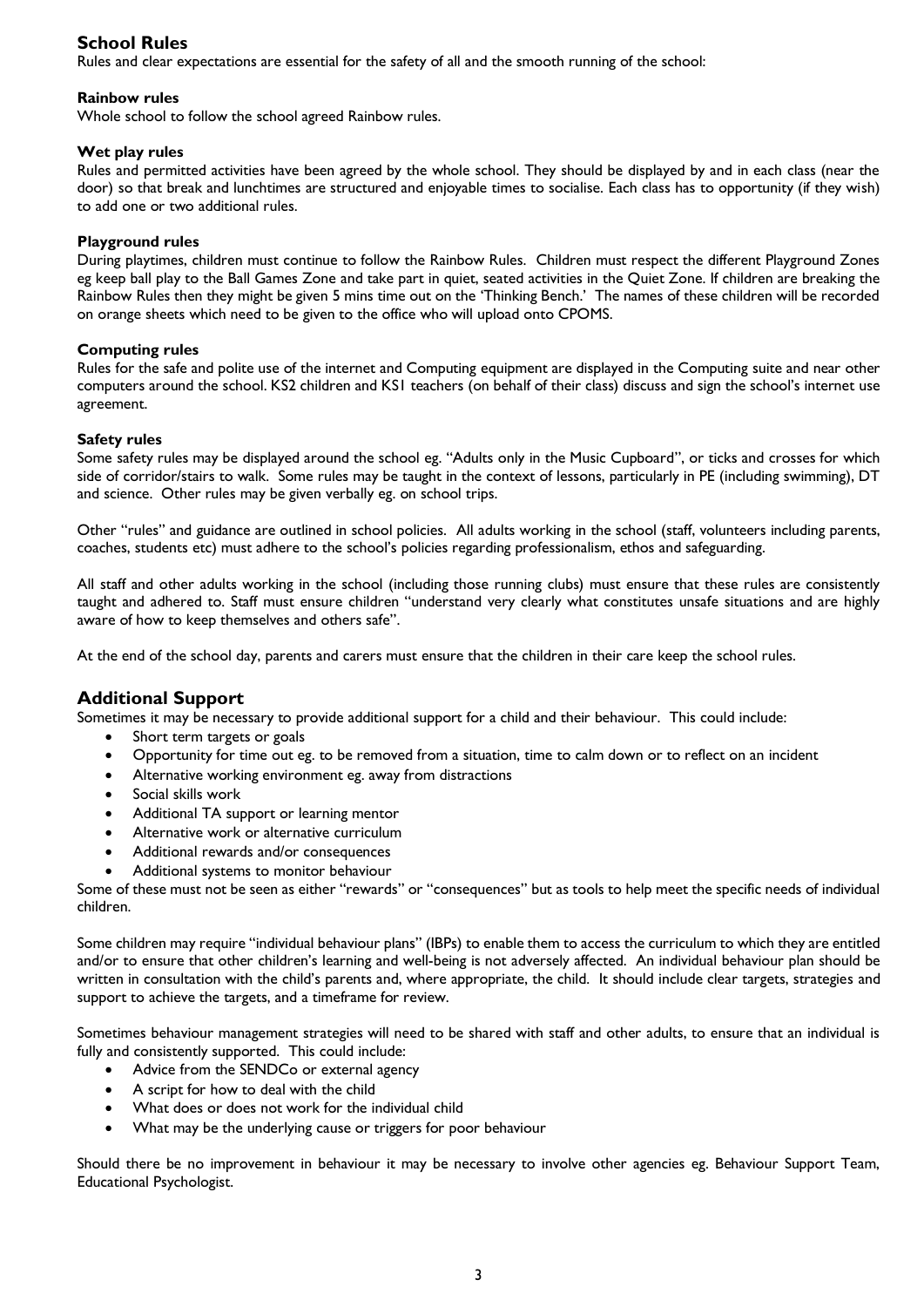**EYFS Behaviour Rewards\*\*** Children learn best and behave well when praise and encouragement are given as appropriate to the age of the child. Sometimes children can be rewarded:

|                                                          | ** (Little Fishes Nursery will use elements of the policy based on the age and development of the children)                                                                                                                                                                                                                                                                                                             |  |  |
|----------------------------------------------------------|-------------------------------------------------------------------------------------------------------------------------------------------------------------------------------------------------------------------------------------------------------------------------------------------------------------------------------------------------------------------------------------------------------------------------|--|--|
| <b>Rewards</b>                                           | <b>Procedures</b>                                                                                                                                                                                                                                                                                                                                                                                                       |  |  |
| <b>Level I Rewards:</b>                                  | A child should be rewarded for good effort, work and behaviour                                                                                                                                                                                                                                                                                                                                                          |  |  |
| Verbal or non-verbal praise and<br>encouragement         | This could take place anywhere around the school including the playground. Non-verbal praise could<br>include staff nodding their heads, or giving a smile or thumbs up.                                                                                                                                                                                                                                                |  |  |
| <b>Stickers</b>                                          | Stickers may be given to reward good behaviour, effort or work.                                                                                                                                                                                                                                                                                                                                                         |  |  |
| <b>Level 2 Rewards:</b>                                  | Level 2 rewards are given for excellent behaviour, effort or work.                                                                                                                                                                                                                                                                                                                                                      |  |  |
| Dojo Point(s).                                           | These are given for excellent behaviour. Certificates may be given at the end of the day to children<br>who have earned the most dojos                                                                                                                                                                                                                                                                                  |  |  |
| <b>Gold Coins</b>                                        | The whole class can earn a gold coin to go into the pot on the wall, for excellent effort and behaviour.<br>When the pot is full then the class qualify for a whole class reward which is chosen by the children in<br>conjunction with the class teacher.                                                                                                                                                              |  |  |
| Visit Headteacher/SLT                                    | Children make take a piece of work or share an example of good behaviour. They will often (but not<br>always) be accompanied by an adult or one of their peers. This may lead to a sticker or other reward.                                                                                                                                                                                                             |  |  |
| Control centre skills sticker                            | Children may be given a sticker linked to the control centre skill they are focussing on eg. the Steady<br>Swan to reward this particular skill being shown.                                                                                                                                                                                                                                                            |  |  |
| <b>Level 3 Rewards: Involvement</b><br>of parents        | <b>Congratulations / celebrations</b>                                                                                                                                                                                                                                                                                                                                                                                   |  |  |
| Parents and others are informed about<br>good behaviour. | Children may be rewarded in a number of ways:<br>Mention in a newsletter or assembly.<br>$\bullet$<br>Certificate from the class teacher, Headteacher or any member of staff.<br>$\bullet$<br>Good work sent home (often a photocopy) to show parents.<br>$\bullet$<br>Display of good work or showing work to another member of staff<br>Text, email or letter of commendation from the Head or other member of staff. |  |  |
| <b>Level 4 Rewards:</b>                                  |                                                                                                                                                                                                                                                                                                                                                                                                                         |  |  |
| Rewards at home and in the<br>community                  | Sometimes parents may choose to reward children at home. This could be in consultation with school<br>staff. Children may also be rewarded in the local community e.g. sports team or youth association.                                                                                                                                                                                                                |  |  |
| Local Press recognition                                  | Sometimes the achievements of children are recognised in the local press.                                                                                                                                                                                                                                                                                                                                               |  |  |

## **EYFS Consequences and Procedures for dealing with unacceptable behaviour \*\***

Children should be aware that unhelpful behaviour will result in a consequence:

|  |  |  |  | ** (Little Fishes Nursery will use elements of the policy based on the age and development of the children) |  |
|--|--|--|--|-------------------------------------------------------------------------------------------------------------|--|
|  |  |  |  |                                                                                                             |  |

| <b>Consequences / Consequences</b>                                       | <b>Procedures</b>                                                                                                                                                                                                                                                                                                                                                               |
|--------------------------------------------------------------------------|---------------------------------------------------------------------------------------------------------------------------------------------------------------------------------------------------------------------------------------------------------------------------------------------------------------------------------------------------------------------------------|
| <b>Level I Consequences</b><br>"GREY":<br>Warning                        | Behaviours such as calling out, talking when they should be listening, not working sufficiently<br>hard, not paying attention, distracting or annoying others and any low level disruption to<br>learning should be brought to the attention of the child                                                                                                                       |
| Bringing the child's attention to the<br>Zones and control centre skills | The member of staff should help the child reflect upon which Zone they are in. "I wonder which Zone<br>you are in? Is the way you are getting those positive, Yellow Zone feelings helpful or unhelpful to me,<br>to you and to others? Which toolbox strategy can you use to help you?"<br>"How can you become more like a Steady Swan in this activity? What could help you?" |
| Verbal or non-verbal warning                                             | Often a member of staff will give a one-off warning before applying a Level 2 consequence. This could<br>take place anywhere around the school including the playground. Non-verbal warnings could include<br>staff shaking their heads, a frown or gesture (i.e. to sit down)                                                                                                  |
| Playground verbal warning                                                | A child should normally be given just one warning, and told that if they demonstrate an unhelpful<br>behaviour again, then a level 2 consequence will apply.                                                                                                                                                                                                                    |
| Moving a child                                                           | A child may be directed to move to a different part of the room, assembly hall or playground as an<br>initial warning.                                                                                                                                                                                                                                                          |
| Discussion or mediation                                                  | Peer mediators or staff may talk to the children concerned.                                                                                                                                                                                                                                                                                                                     |
| <b>Warning Symbol</b>                                                    | Children when warned may be moved under the warning sign, before moving to the cloud.                                                                                                                                                                                                                                                                                           |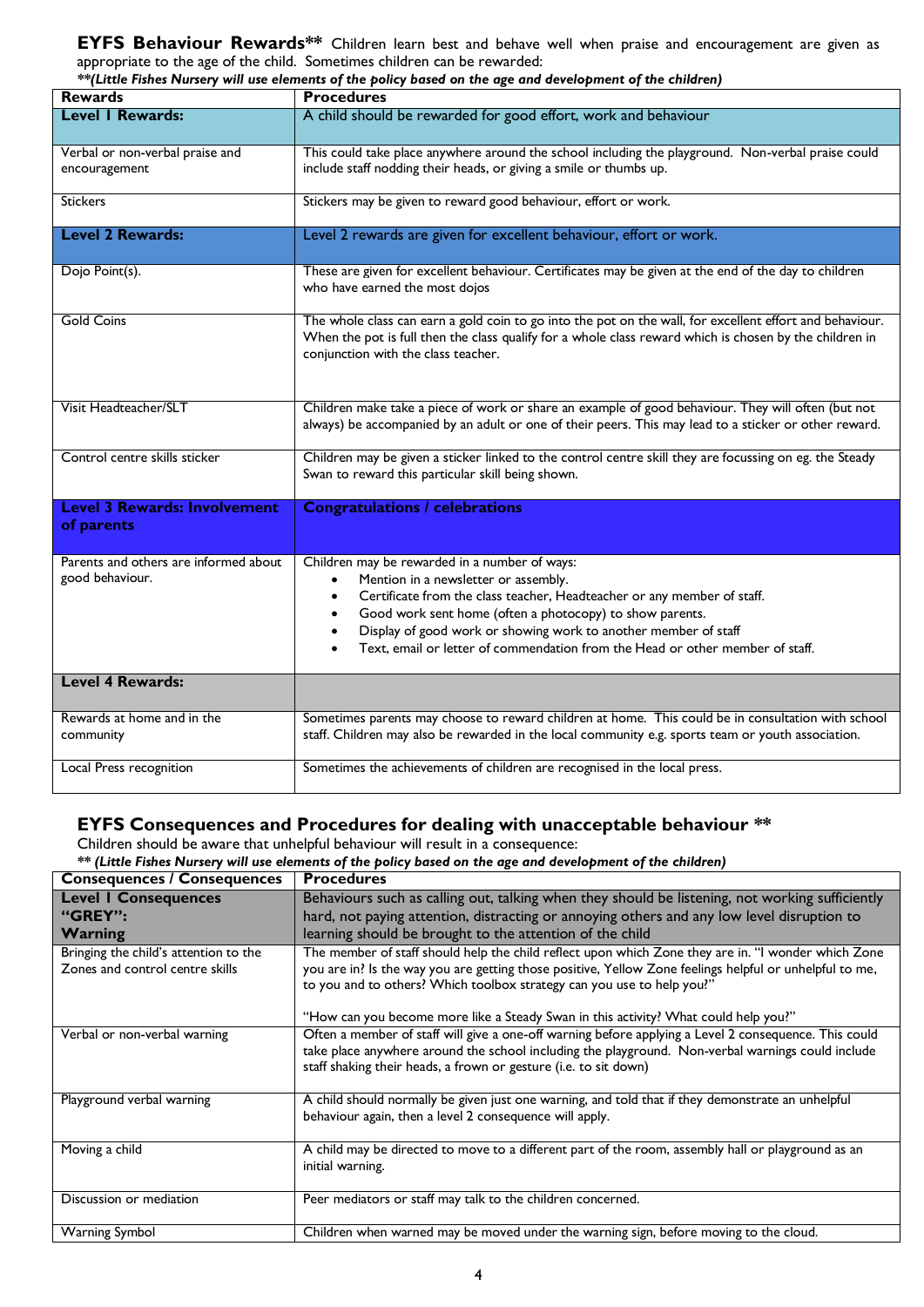| <b>Level 2a Consequences</b>                                      | Pupils should be given a consequence for persistent Level I behaviours and, for example,                                                                                                                         |
|-------------------------------------------------------------------|------------------------------------------------------------------------------------------------------------------------------------------------------------------------------------------------------------------|
| "YELLOW":                                                         | inappropriate language, refusal to follow instructions, rudeness, disrespect and on-going                                                                                                                        |
| <b>Class Consequences and</b>                                     | disruption to learning. Typically a consequence should last for around 2-10 minutes                                                                                                                              |
| <b>Adults Response</b>                                            | depending on the age of the child and the severity of the unhelpful behaviour. Sand timers                                                                                                                       |
|                                                                   | can be used so that pupils know how long the consequence applies for.                                                                                                                                            |
|                                                                   |                                                                                                                                                                                                                  |
|                                                                   | Whenever a child is not meeting the expectations agreed, the adult should respond through                                                                                                                        |
|                                                                   | Calm, Connect, Support and Repair. Please see section below.                                                                                                                                                     |
| <b>Thinking Space</b>                                             | A child may be asked to spend some thinking time in a quiet space - for example their bug space.                                                                                                                 |
|                                                                   | During this time they will discuss what has happened with an adult.                                                                                                                                              |
| Repair work<br>Thinking time with an adult on the                 | Tasks given should be proportionate. e.g. tidying up, writing a letter/card.<br>If necessary, a child may be asked to sit on the thinking chair and discuss what has happened with an                            |
| playground:                                                       | adult.                                                                                                                                                                                                           |
| A move on the carpet                                              | If necessary a child may be asked to move to a different space on the carpet during learning time, to                                                                                                            |
|                                                                   | manage distractions.                                                                                                                                                                                             |
| Removal of equipment                                              | Children can have equipment removed from them if they are using it inappropriately or dangerously                                                                                                                |
|                                                                   | e.g. scissors. The item could be removed.                                                                                                                                                                        |
| Do a piece of work again.                                         | The work could be done during choosing time.                                                                                                                                                                     |
| <b>Level 2b Consequences</b>                                      | All inappropriate level 2 behaviour that occurs during playtime or lunchtime must be dealt                                                                                                                       |
| "YELLOW":                                                         | with during the break and not interrupt the start of lessons. Teachers/HLTAs must send any                                                                                                                       |
| <b>Playground Consequence</b>                                     | children with issues that have not been dealt with during breaks to the SLT if it will disrupt                                                                                                                   |
|                                                                   | learning for the rest of the class.                                                                                                                                                                              |
|                                                                   |                                                                                                                                                                                                                  |
|                                                                   | Whenever a child is not meeting the expectations agreed, the adult should respond through                                                                                                                        |
|                                                                   | Calm, Connect, Support and Repair. Please see section below.                                                                                                                                                     |
| Time out on thinking bench                                        | Children whose behaviour at lunchtimes or break times falls below acceptable standards and who cause                                                                                                             |
|                                                                   | problems for others will initially have a warning. If there is subsequent unhelpful behaviour the child will                                                                                                     |
|                                                                   | be asked to sit on the Thinking bench for a given time e.g. 5 minutes. If unhelpful behaviour persists                                                                                                           |
|                                                                   | then they can be sent inside with a completed incident (orange) form so that staff are aware of                                                                                                                  |
|                                                                   | incident. Calm, Connect, Support and Repair to take place - see below.                                                                                                                                           |
| Loss of privilege or access to games or                           | Children may be instructed to keep away from certain activities, areas or equipment e.g. football if                                                                                                             |
| activities.                                                       | playing unfairly, sandpit if throwing sand, etc.                                                                                                                                                                 |
|                                                                   |                                                                                                                                                                                                                  |
|                                                                   |                                                                                                                                                                                                                  |
| <b>Level 2c Consequences</b>                                      | Whenever a child is not meeting the expectations agreed, the adult should respond through                                                                                                                        |
| YELLOW":                                                          | Calm, Connect, Support and Repair. Please see section below.                                                                                                                                                     |
| <b>School Consequence</b>                                         |                                                                                                                                                                                                                  |
| Being made to walk down the corridor.                             | Children caught running could be asked to retrace their steps at a sensible speed. They will be                                                                                                                  |
|                                                                   | reminded of the 'Steady Swan' who regulates its emotions and asked what they can do to help                                                                                                                      |
|                                                                   | themselves become more like a 'Steady Swan'.                                                                                                                                                                     |
|                                                                   |                                                                                                                                                                                                                  |
| Task given.                                                       | Children who show disrespect for their environment or others can be asked to make amends e.g.<br>clearing up dining hall if deliberately making a mess                                                           |
|                                                                   |                                                                                                                                                                                                                  |
| <b>Level 3 Consequences "RED":</b>                                | This level typically involves the SLT and/or the child's parent or carer. Any "unacceptable                                                                                                                      |
| <b>Serious Action</b>                                             | behaviour" (see below) should normally be treated at this level.                                                                                                                                                 |
|                                                                   |                                                                                                                                                                                                                  |
|                                                                   | Whenever a child is not meeting the expectations agreed, the adult should respond through                                                                                                                        |
|                                                                   | Calm, Connect, Support and Repair. Please see section below.                                                                                                                                                     |
|                                                                   |                                                                                                                                                                                                                  |
| Sent to SLT or Phase Leader. This                                 | Staff should send child to SLT. Ideally, the incident should be logged on to CPOMS by the person who                                                                                                             |
| could be during a lesson or playtime.                             | has witnessed/dealt with the incident, for the SLT to refer to (except for minor, trivial or one-off                                                                                                             |
|                                                                   | incidents) or as soon as possible. The SLT will then deal with the incident and record this on CPOMS.<br>If children are sent to the SLT 2 or 3 times within a week, or on a regular basis, then parents will be |
|                                                                   | contacted. Likewise persistent Level 2 behaviour should result in a child being sent to the SLT. Children                                                                                                        |
|                                                                   | should not be sent to "the chairs" but to a member of the SLT.                                                                                                                                                   |
|                                                                   |                                                                                                                                                                                                                  |
|                                                                   | If the child is repeatedly demonstrating these unhelpful behaviours then they could be put forward for                                                                                                           |
|                                                                   | coaching time. Coaching Time is a regular session with a member of staff to reflect upon their<br>behaviour and to:                                                                                              |
|                                                                   | make sense of their responses and difficulties<br>a)                                                                                                                                                             |
|                                                                   | plan ways to meet their needs in more helpful ways<br>b)                                                                                                                                                         |
|                                                                   | practise skills and plan ways to manage better next time.<br>C)                                                                                                                                                  |
|                                                                   |                                                                                                                                                                                                                  |
| Behaviour incident is discussed with                              | Staff should record all incidents reported to parents, except for minor, trivial or one-off incidents on                                                                                                         |
| parents or carers. Parents may be<br>asked to support the school. | CPOMS. Staff may discuss targets with parents or agree an individual behaviour plan to help improve<br>behaviour. If a child is repeatedly disruptive a behaviour/home link book will be kept and notes made of  |
|                                                                   | any incident that is unsuitable. This will be shared with parents. In some cases a behaviour log will be<br>made and shared with parents.                                                                        |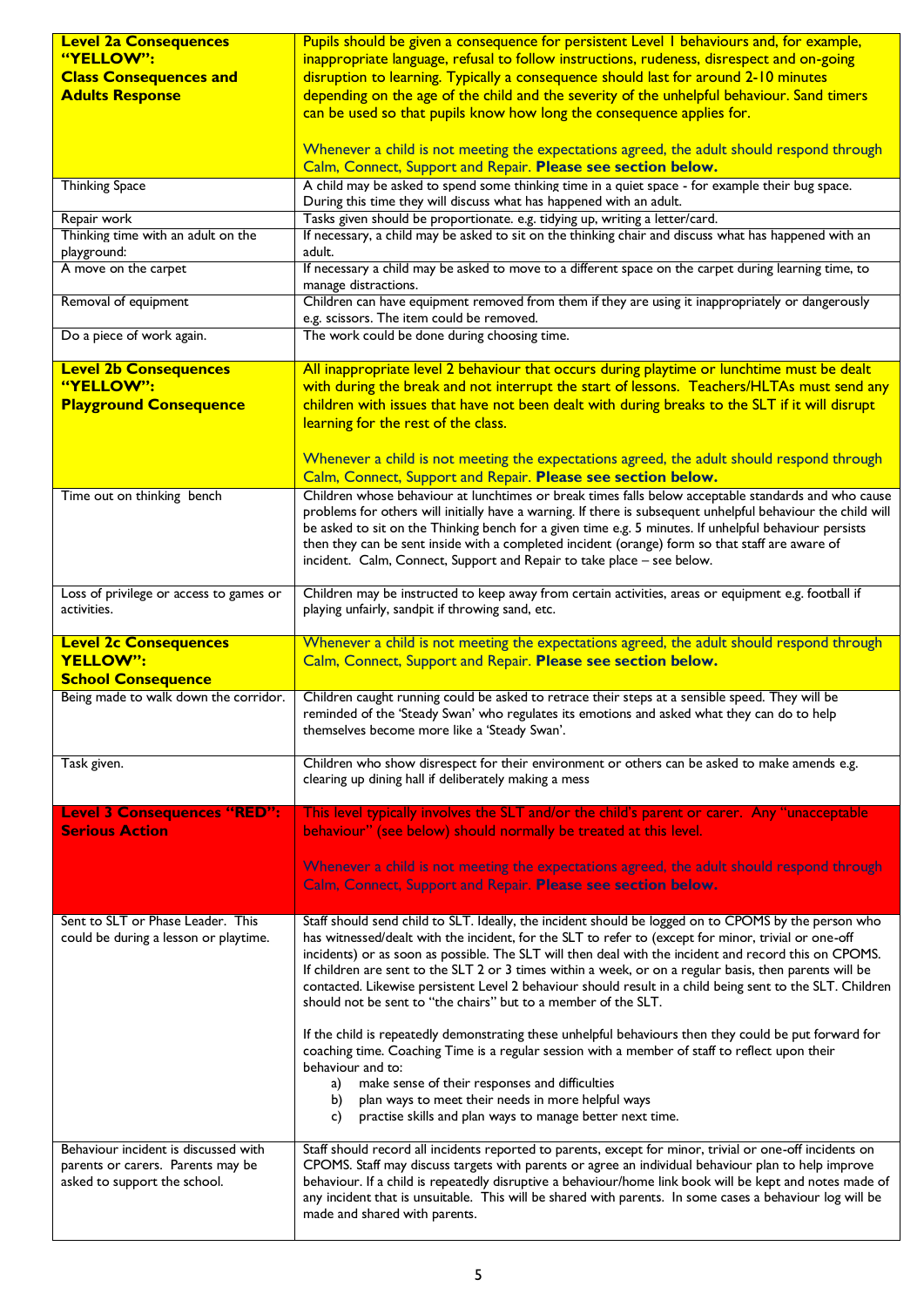| <b>Level 4 Consequences:</b>     | In the case of a child continually refusing to behave and disrupting the class or in extreme                                                                                                                                                                                                                                                                                                                                                                                                                                                                                                 |
|----------------------------------|----------------------------------------------------------------------------------------------------------------------------------------------------------------------------------------------------------------------------------------------------------------------------------------------------------------------------------------------------------------------------------------------------------------------------------------------------------------------------------------------------------------------------------------------------------------------------------------------|
| <b>Exclusion and/or referral</b> | cases such as assault, s/he may be excluded within, or from, the school.                                                                                                                                                                                                                                                                                                                                                                                                                                                                                                                     |
| Referral                         | The school will liaise with other schools, agencies such as the police and/or social services and other<br>organisations e.g. social media providers where appropriate where appropriate.                                                                                                                                                                                                                                                                                                                                                                                                    |
| Internal exclusion.              | Parents must be informed of any internal exclusion that lasts for more than one lesson and/or play<br>time. This could include a child not being allowed outside for any break times and/or lunch times for a<br>given period of time, or children may be taught or given work to do away from their usual class or<br>group rooms. In exceptional circumstances they may be required to go home for the lunch break.<br>Children could also be prevented from participating in a school activity such as school trip or social<br>event if the safety and well-being of all is in question. |
| Short term exclusion.            | Exclusion from school is a serious matter and only used as a last resort. DfE / Local Authority<br>guidance (available on request) must be followed and parents must be informed. A decision to exclude<br>a pupil will only be made:<br>in response to a serious breach of the school's behaviour policy and<br>a)<br>if allowing the pupil to remain in school would seriously harm the education or welfare of the<br>b)<br>pupil or others in the school.<br>Only the Headteacher can exclude a pupil. All exclusions from school must be reported to Governors.                         |
| Permanent exclusion.             | As above.                                                                                                                                                                                                                                                                                                                                                                                                                                                                                                                                                                                    |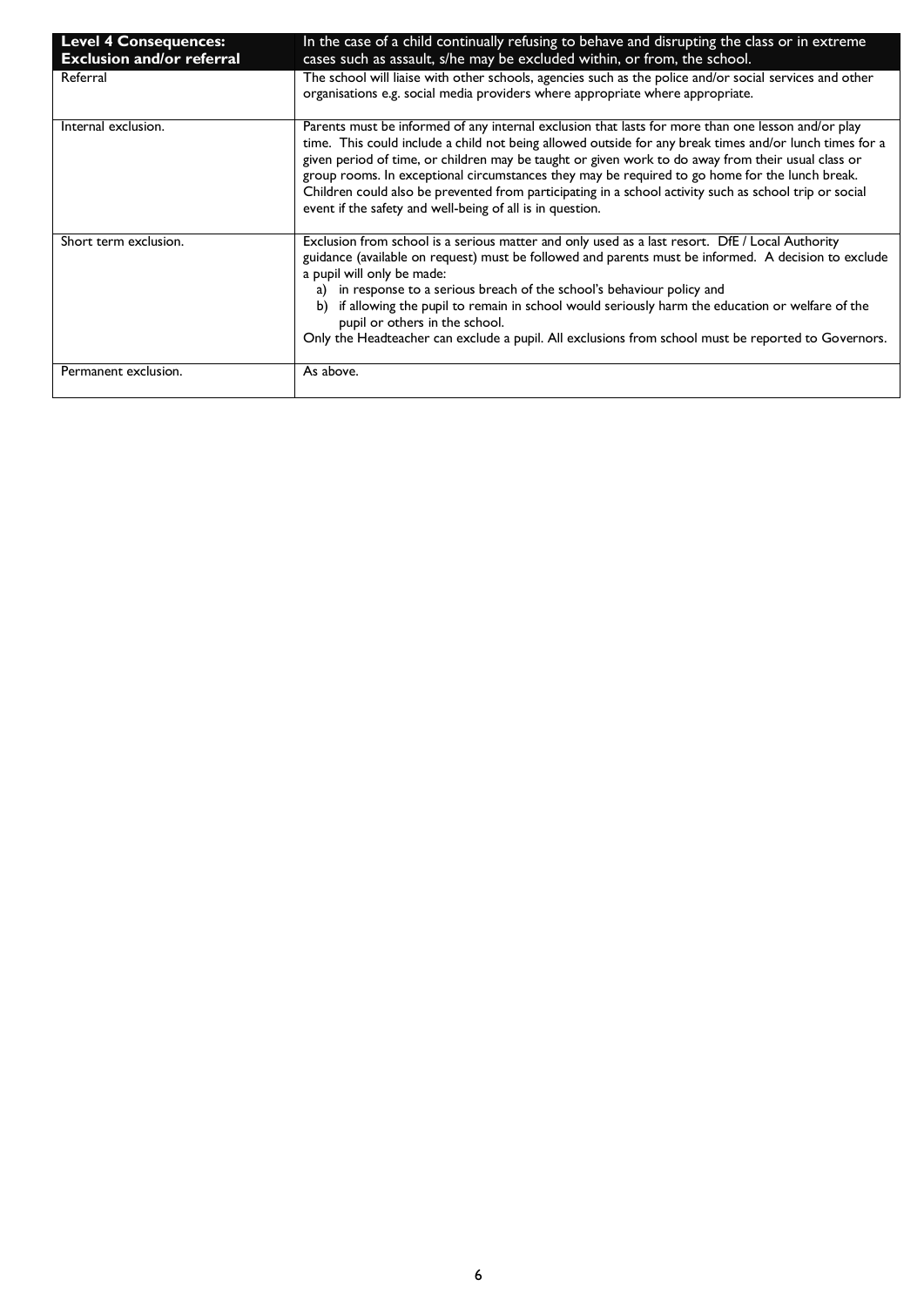# **Key Stage 1 & 2 Rewards**

Children learn best and behave well when praise and encouragement are given, as appropriate to the age of the child. Sometimes children can be rewarded: *(See Rewards and Consequences Poster)*

| <b>Rewards</b>                                              | <b>Procedures</b>                                                                                                                                                                              |
|-------------------------------------------------------------|------------------------------------------------------------------------------------------------------------------------------------------------------------------------------------------------|
| <b>Level I Rewards:</b>                                     | A child should be rewarded for good effort, work and behaviour                                                                                                                                 |
| Verbal or non-verbal praise and                             | This could take place anywhere around the school including the playground. Non-verbal praise                                                                                                   |
| encouragement                                               | could include staff nodding their heads, or giving a smile or thumbs up.                                                                                                                       |
| Dojo Point(s).*                                             | All children start the day on 0 points. A child may receive a dojo point in recognition of following                                                                                           |
|                                                             | the Rainbow Rules. If the child continues to work well a Level 2 reward may apply.                                                                                                             |
|                                                             | * (Spring & summer 2022) UKS2 Y5&6 will be trialling a system of replacing the dojo points                                                                                                     |
|                                                             | with a greater emphasis on other level I & 2 rewards.                                                                                                                                          |
| Written comment (marking) in<br>book. E.g. Stars            | Marking should reward children for their efforts. "Stars" are given where a child has met a learning<br>target or demonstrated something good e.g. *great punctuation.                         |
| Class or group awards                                       | Teachers may put a teddy on the table (or similar) for the table working most collaboratively                                                                                                  |
|                                                             | together, or earn class collective dojo pints. When the target(s) are met a class agreed reward may                                                                                            |
|                                                             | be given                                                                                                                                                                                       |
| <b>Stickers</b>                                             | Stickers may be given to reward good behaviour, effort or work.                                                                                                                                |
| <b>Level 2a Rewards:</b>                                    | Level 2 rewards are given for excellent behaviour, effort or work.                                                                                                                             |
| <b>Class based reward</b>                                   |                                                                                                                                                                                                |
| Golden time.                                                | All children in Key Stage 1 and 2 are able to earn Golden Time (free time, usually on a Friday                                                                                                 |
|                                                             | afternoon). Individual children may lose part of this if they have not followed the Rainbow Rules.                                                                                             |
| Tree of Success KSI                                         | All children can earn a leaf (Autumn), flower (Spring) or sun (Summer) to add their name to the Tree<br>of Success, awarded for excellent work, effort and presentation.                       |
| <b>BEST Points KS2</b>                                      | Children in Key Stage 2 earn "BEST points" which are awarded for                                                                                                                               |
|                                                             | <b>Brilliant behaviour</b><br>(in and around the school)                                                                                                                                       |
|                                                             | <b>Excellent effort</b><br>(not just based on ability or attainment)                                                                                                                           |
|                                                             | Super studying<br>(including homework)                                                                                                                                                         |
|                                                             | Terrific teamwork<br>(including being safe and collaboration)<br>Perfect Presentation (including handwriting and work presentation)                                                            |
|                                                             | This links into the last line of our mission statement, "to do the BEST we can". This is primarily a                                                                                           |
|                                                             | class based reward and should therefore be given mainly by, or in consultation with, the class                                                                                                 |
|                                                             | teacher or TA. See Level 3 Rewards below.                                                                                                                                                      |
| Lucky book tokens                                           | Children on Accelerated Reader scheme, will receive a lucky book token for achieving 100% on an                                                                                                |
|                                                             | AR Quiz- These will then go into a prize draw.                                                                                                                                                 |
| Special responsibility                                      | A responsibility could be given in general recognition of good behaviour, effort or attitude. e.g.                                                                                             |
|                                                             | "Register Monitor", "assembly monitor"                                                                                                                                                         |
| <b>Level 2b Rewards:</b><br><b>Playground based rewards</b> |                                                                                                                                                                                                |
| <b>Stickers and Dojo Points</b>                             | Stickers or Dojo points may be given out by any member of staff, especially at break times and                                                                                                 |
|                                                             | lunch times.                                                                                                                                                                                   |
| Special responsibility                                      | Children may be given special responsibilities E.g. Peer Mediator                                                                                                                              |
| <b>Level 2c Rewards: Around</b>                             |                                                                                                                                                                                                |
| the school rewards                                          |                                                                                                                                                                                                |
| <b>Stickers and Dojo Points</b>                             | Stickers or Dojo points may be given out by any member of staff                                                                                                                                |
| Special responsibility                                      | Privileges and responsibilities being awarded (age appropriate)                                                                                                                                |
| House rewards                                               | Each term, the house with the most best points may have a special treat eg. Non-school uniform                                                                                                 |
| <b>Level 3 Rewards:</b>                                     | <b>Congratulations / celebrations</b>                                                                                                                                                          |
| <b>Involvement of senior staff</b>                          |                                                                                                                                                                                                |
| / parents                                                   |                                                                                                                                                                                                |
| Senior staff informed about good<br>behaviour.              | Children may be sent to a member of the SLT to be praised. This may lead to a sticker or other<br>reward (see below).                                                                          |
| Parents and others are informed                             | Children may be rewarded in a number of ways:                                                                                                                                                  |
| about good behaviour.                                       | Perfect Presentation Certificates - Children may receive a certificate(s) in assembly to                                                                                                       |
|                                                             | gain public recognition for high levels of handwriting and presentation.                                                                                                                       |
|                                                             | Initiation to a Pizza Party (Linked to achieving Accelerated Reader Targets)<br>$\bullet$                                                                                                      |
|                                                             | Mention in the parent bulletin or assembly.                                                                                                                                                    |
|                                                             | Invitation to a Celebration Tea Party                                                                                                                                                          |
|                                                             | Certificate from the class teacher, Headteacher or any member of staff.                                                                                                                        |
|                                                             | Good work sent home (often a photocopy) to show parents.                                                                                                                                       |
|                                                             | Display of good work or showing work to another member of staff                                                                                                                                |
| Certificates from BEST points KS2                           | Text, email or letter of commendation from the Headteacher or other member of staff.<br>Children may get a Bronze, Silver, Gold or Platinum certificate if they receive sufficient BEST points |
|                                                             | (see above). All children should earn a Bronze (25 BEST points), most will earn a Silver (50 BEST                                                                                              |
|                                                             | points), some will earn a Gold (75 BEST points) and a very few may be awarded a Platinum certificate                                                                                           |
|                                                             | (100 BEST points).                                                                                                                                                                             |
| <b>Level 4 Rewards:</b>                                     |                                                                                                                                                                                                |
| Rewards at home and in the                                  | Sometimes parents may choose to reward children at home. This could be in consultation with                                                                                                    |
| community                                                   | school staff. Children may also be rewarded in the local community e.g. sports team or youth                                                                                                   |
|                                                             | association.                                                                                                                                                                                   |
| Local Press recognition                                     | Sometimes the achievements of children are recognised in the local press.                                                                                                                      |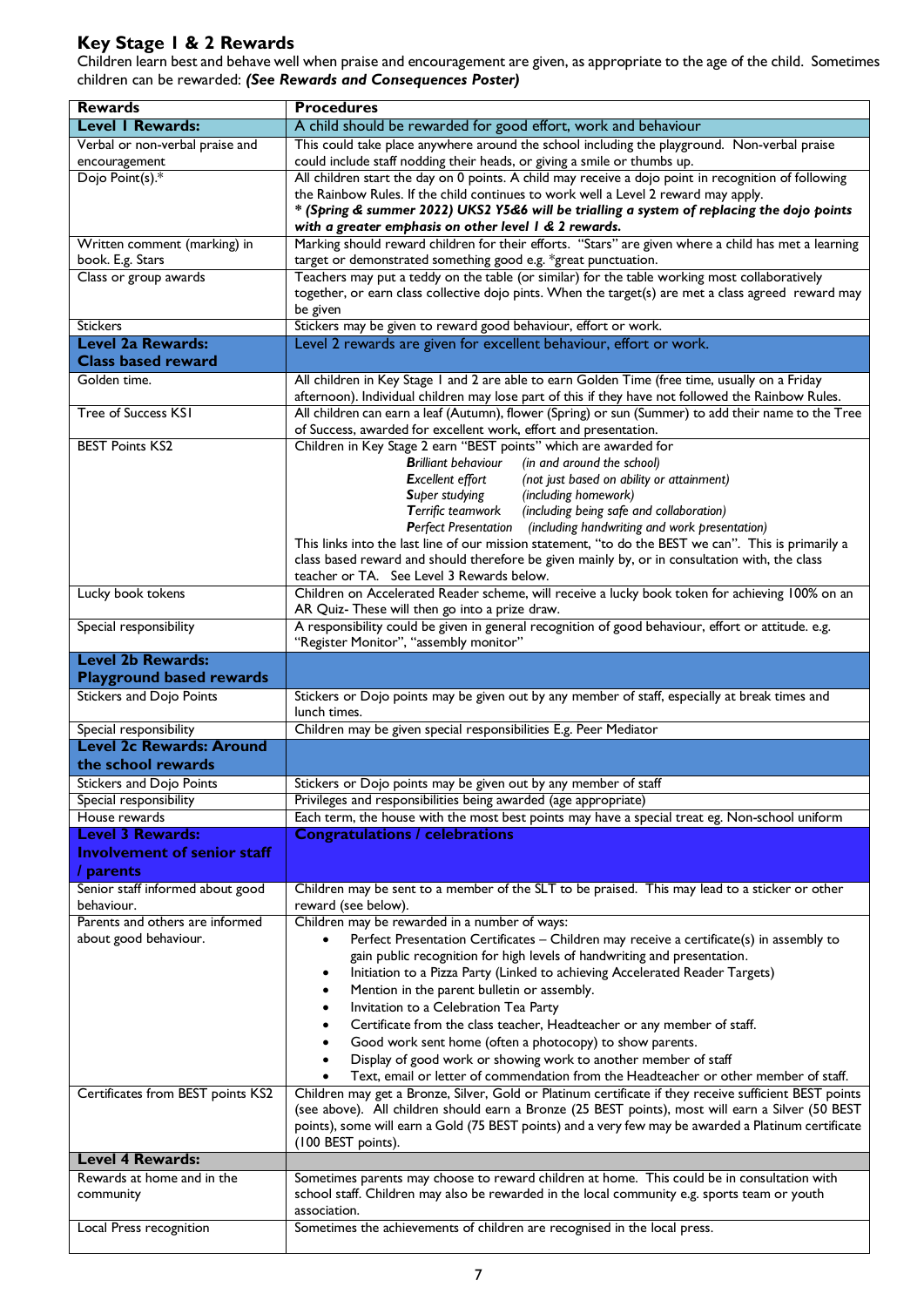# **Key Stage 1 & 2 Consequences and Procedures for dealing with unacceptable behaviour**

Children should be aware that unhelpful behaviour will result in a consequence: *(See Rewards and Consequences Poster)*

|                                                 | Crillaren siloula be aware that umleipiul behaviour will result in a consequence. (See Kewurus und Consequences Foster) |
|-------------------------------------------------|-------------------------------------------------------------------------------------------------------------------------|
| <b>Consequences</b>                             | <b>Procedures</b>                                                                                                       |
| <b>Level I Consequences</b>                     | Behaviours such as calling out, talking when they should be listening, not working                                      |
| "GREY":                                         |                                                                                                                         |
|                                                 | sufficiently hard, not paying attention, distracting or annoying others and any low level                               |
| <b>Warning</b>                                  | disruption to learning should be brought to the attention of the child                                                  |
| Bringing the child's attention to the           | The member of staff should help the child reflect upon which Zone they are in. "I wonder which                          |
| Zones and control centre skills                 | Zone you are in? Is the way you are getting those positive, Yellow Zone feelings helpful or                             |
|                                                 |                                                                                                                         |
|                                                 | unhelpful to me, to you and to others? Which toolbox strategy can you use to help you?"                                 |
|                                                 |                                                                                                                         |
|                                                 | "How can you become more like a Steady Swan in this activity? What could help you?"                                     |
| Verbal or non-verbal warning                    | Often a member of staff will give a one-off warning before applying a Level 2 consequence. This                         |
|                                                 | could take place anywhere around the school including the playground. Non-verbal warnings                               |
|                                                 |                                                                                                                         |
|                                                 | could include staff shaking their heads, a frown or gesture (i.e. to sit down)                                          |
| Playground verbal warning                       | A child should normally be given just one warning, and told that if they demonstrate an unhelpful                       |
|                                                 | behaviour again, then a level 2 consequence will apply.                                                                 |
| Moving a child                                  | A child may be directed to move to a different part of the room, assembly hall or playground as                         |
|                                                 |                                                                                                                         |
|                                                 | an initial warning.                                                                                                     |
| Discussion or mediation                         | Peer mediators or staff may talk to the children concerned.                                                             |
| Receive a negative Dojo Point *                 | All children start the day on "0 Dojo points". If a child's is a given a verbal warning this serves as                  |
|                                                 | a warning. If the child demonstrates unhelpful behaviours again they will get a negative Dojo                           |
|                                                 |                                                                                                                         |
|                                                 | point.                                                                                                                  |
|                                                 | * (Spring & summer 2022) In each Key Stage phase, a class will be trialling a system of                                 |
|                                                 | replacing the recording of negative Dojo points with coaching conversations. Each week                                  |
|                                                 | the class teacher will record on a class grid the number of coaching conversations for each                             |
|                                                 |                                                                                                                         |
|                                                 | child and if a Level 2 or 3 consequence is required.                                                                    |
| Written comment (feedback) in                   | A member of staff may write for example, 'Do not scribble in your book'. If comments are                                |
| book.                                           | ignored, then a further consequence may apply, e.g. do the work again during a playtime.                                |
| Level 2a "YELLOW":                              | Pupils should be given a consequence for persistent Level I behaviours and, for example,                                |
|                                                 | inappropriate language, and refusal to follow instructions, rudeness, disrespect and on-going                           |
| <b>Class Consequences</b>                       |                                                                                                                         |
|                                                 | disruption to learning. Typically a consequence should last for around 2-10 minutes depending on                        |
|                                                 | the age of the child and the severity of the unhelpful behaviour. Sand timers can be used so that                       |
|                                                 | pupils know how long the consequence applies for.                                                                       |
|                                                 |                                                                                                                         |
|                                                 | Whenever a child is not meeting the expectations agreed, the adult should respond through                               |
|                                                 |                                                                                                                         |
|                                                 | Calm, Connect, Support and Repair. Please see section below.                                                            |
| Loss of "Golden Time" for a                     | A child should be told that they will have a coaching conversation to help understand the                               |
| coaching conversation on Friday with            | behaviours they are demonstrating some more.                                                                            |
| Senior Leaders.                                 |                                                                                                                         |
| Loss of responsibility or privilege             | A responsibility held could be withdrawn e.g. monitor, possibly for a day/week before being                             |
|                                                 |                                                                                                                         |
|                                                 | reinstated. A child should be told how long they will lose a privilege for.                                             |
| Receiving two negative Dojo Points*             | Repeated level 1 or a more serious behaviour may result in a 2 negative Dojo points                                     |
|                                                 | * (Spring & summer 2022) In each Key Stage phase, a class will be trialling a system of                                 |
|                                                 | replacing the recording of negative Dojo points with coaching conversations. Each week                                  |
|                                                 |                                                                                                                         |
|                                                 | the class teacher will record on a class grid the number of coaching conversations for each                             |
|                                                 | child and if a Level 2 or 3 consequence is required.                                                                    |
| Miss part or all of playtime /                  | The child should have a coaching conversation at the next break. Generally children should not                          |
| lunchtime for coaching conversation             | miss all of their break.                                                                                                |
| Working away from the rest of the               | The child should be given a time limit e.g. 10 minutes depending on the age and maturity of the                         |
|                                                 |                                                                                                                         |
| class- In a parallel class/Phase leader         | child, and the amount / suitability of the work that the child can do independently. However                            |
| class. (distracting others, or allowing         | children must be adequately supervised and given clear expectations about when they can return                          |
| themselves to be distracted by                  |                                                                                                                         |
| others)                                         |                                                                                                                         |
|                                                 |                                                                                                                         |
| Removal of equipment                            | Children can have equipment removed from them if they are using it inappropriately or                                   |
|                                                 | dangerously e.g. tipping a chair or flicking a ruler. The item could be removed for 2-10 mins.                          |
| Do a piece of work again.                       | The work could be done during a break, or sent home.                                                                    |
| Level 2b "YELLOW":                              |                                                                                                                         |
|                                                 |                                                                                                                         |
|                                                 | All inappropriate level 2 behaviour that occurs during playtime or lunchtime must be dealt with                         |
| <b>Playground Consequence</b>                   | during the break and not interrupt the start of lessons. Teachers/HLTAs must send any children                          |
|                                                 | with issues that have not been dealt with during breaks to the SLT if it will disrupt learning for                      |
|                                                 | the rest of the class.                                                                                                  |
|                                                 |                                                                                                                         |
|                                                 |                                                                                                                         |
|                                                 | Whenever a child is not meeting the expectations agreed, the adult should respond through                               |
|                                                 | Calm, Connect, Support and Repair. Please see section below.                                                            |
| Thinking bench                                  | Children whose behaviour at lunchtimes or break times falls below acceptable standards and who                          |
|                                                 |                                                                                                                         |
|                                                 | cause problems for others will initially have a warning. If there is subsequent unhelpful behaviour                     |
|                                                 | the child will be asked to sit on the Thinking Bench for a given time e.g. 5-10 minutes. If poor                        |
|                                                 | behaviour persists then a Level 3 consequence will apply e.g. they are sent inside with a                               |
|                                                 | completed incident (orange) form so that staff are aware what has happened. Calm, Connect,                              |
|                                                 | Support and Repair to take place when child regulated - see below.                                                      |
|                                                 |                                                                                                                         |
| Loss of privilege or access to games            | Children may be instructed to keep away from certain activities, areas or equipment e.g. football                       |
| or activities.                                  | if playing unfairly, sandpit if throwing sand, etc.                                                                     |
| Level 2c "YELLOW":<br><b>School Consequence</b> |                                                                                                                         |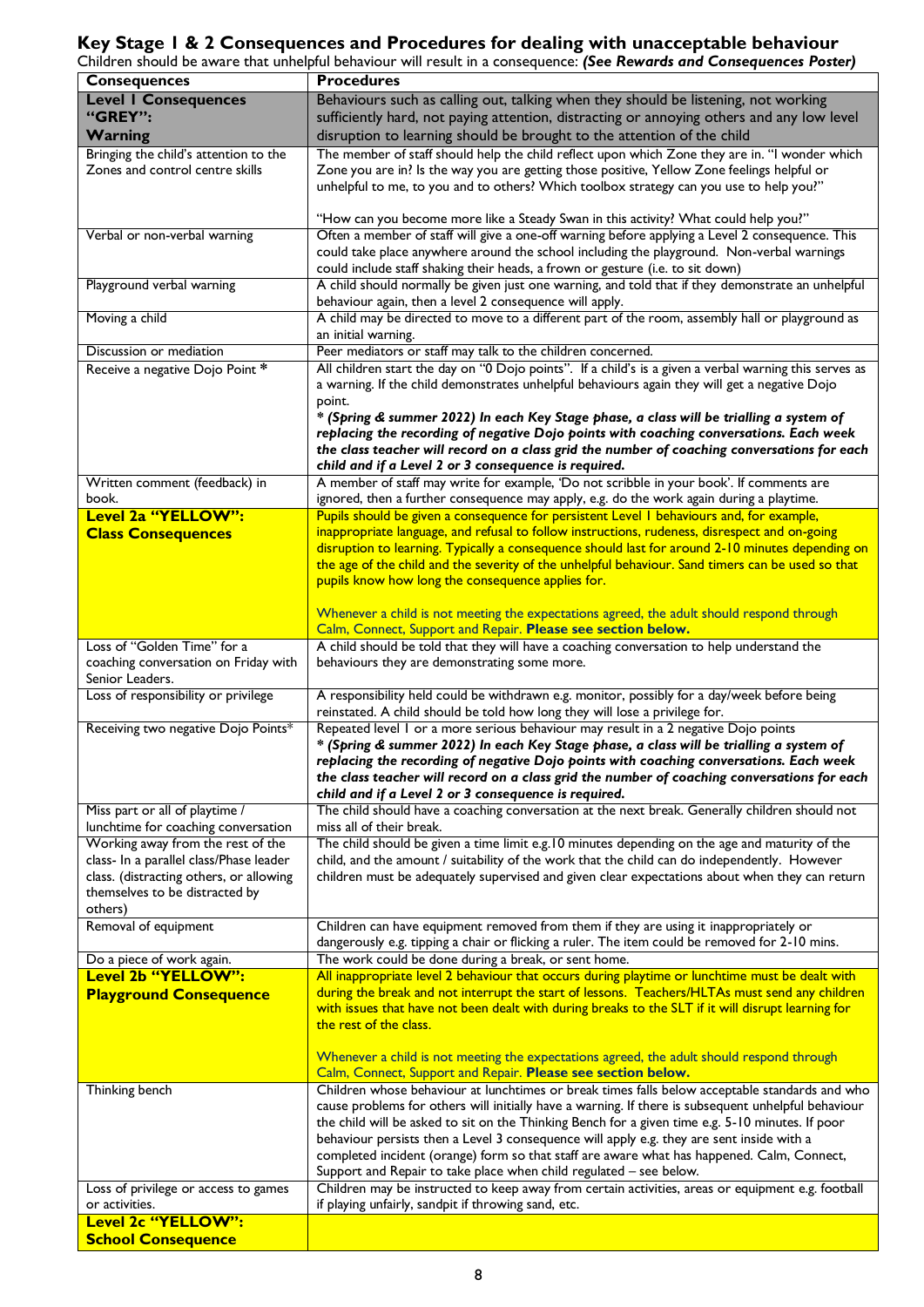| Being made to walk down the<br>corridor.                                               | Children caught running could be asked to retrace their steps at a sensible speed. They will be<br>reminded of the 'Steady Swan' who regulates its emotions and asked what they can do to help<br>themselves become more like a 'Steady Swan'.                                                                                                                                                                                                                                                                                                                                                                                                                                                                                                                                                                                                                                                                                                                                                                                                                                                                                                                                                                 |
|----------------------------------------------------------------------------------------|----------------------------------------------------------------------------------------------------------------------------------------------------------------------------------------------------------------------------------------------------------------------------------------------------------------------------------------------------------------------------------------------------------------------------------------------------------------------------------------------------------------------------------------------------------------------------------------------------------------------------------------------------------------------------------------------------------------------------------------------------------------------------------------------------------------------------------------------------------------------------------------------------------------------------------------------------------------------------------------------------------------------------------------------------------------------------------------------------------------------------------------------------------------------------------------------------------------|
| <b>Level 3 consequence</b>                                                             | This level typically involves either the SLT and/or the child's parent or carer. Any "unacceptable                                                                                                                                                                                                                                                                                                                                                                                                                                                                                                                                                                                                                                                                                                                                                                                                                                                                                                                                                                                                                                                                                                             |
| "RED":                                                                                 | behaviour" (see below) should normally be treated at this level.                                                                                                                                                                                                                                                                                                                                                                                                                                                                                                                                                                                                                                                                                                                                                                                                                                                                                                                                                                                                                                                                                                                                               |
| <b>Serious Action</b>                                                                  |                                                                                                                                                                                                                                                                                                                                                                                                                                                                                                                                                                                                                                                                                                                                                                                                                                                                                                                                                                                                                                                                                                                                                                                                                |
| Sent to Senior Leadership<br>Team (SLT). This could be<br>during a lesson or playtime. | Staff should send child to member of the SLT. Prior to doing this, the incident should be logged on to<br>CPOMS by the person who has witnessed/dealt with the incident, for the SLT to refer to (except for<br>minor, trivial or one-off incidents). The SLT will then deal with the incident and record their actions on<br>CPOMS. If children are sent to the SLT 2 or 3 times within a week, or on a regular basis, then parents will<br>be contacted. Likewise persistent Level 2 behaviour should result in a child being sent to the SLT e.g been<br>given a 3 negative dojo consequence or collected 5 negative dojo points (5 reflective conversations) by<br>Friday lunchtime of that week. Children should not be sent to "the chairs" but to the SLT or senior<br>teacher.<br>If the child is repeatedly demonstrating these unhelpful behaviours then they could be put forward for<br>coaching time. Coaching time is a regular session with a member of staff to reflect upon their behaviour<br>and to:<br>make sense of their responses and difficulties<br>a)<br>plan ways to meet their needs in more helpful ways<br>b)<br>practise skills and plan ways to manage better next time.<br>c) |
| Behaviour incident is                                                                  | Staff should record all incidents reported to parents on CPOMS, except for minor, trivial or one-off                                                                                                                                                                                                                                                                                                                                                                                                                                                                                                                                                                                                                                                                                                                                                                                                                                                                                                                                                                                                                                                                                                           |
| discussed with parents or<br>carers. Parents may be<br>asked to support the<br>school. | incidents. Staff may discuss targets with parents or agree an individual behaviour plan to help improve<br>behaviour. If a child is repeatedly disruptive a behaviour/home link book will be kept and notes made of<br>any incident that is unsuitable. This will be shared with parents. In some cases a behaviour log will be<br>made and shared with parents.                                                                                                                                                                                                                                                                                                                                                                                                                                                                                                                                                                                                                                                                                                                                                                                                                                               |
| Level 4:<br><b>Exclusion and/or</b><br>referral                                        | In the case of a child continually refusing to behave and disrupting the class or in extreme cases<br>such as assault, s/he may be excluded within, or from, the school.                                                                                                                                                                                                                                                                                                                                                                                                                                                                                                                                                                                                                                                                                                                                                                                                                                                                                                                                                                                                                                       |
| Referral                                                                               | The school will liaise with other schools, agencies such as the police and/or social services and other<br>organisations e.g. social media providers where appropriate where appropriate.                                                                                                                                                                                                                                                                                                                                                                                                                                                                                                                                                                                                                                                                                                                                                                                                                                                                                                                                                                                                                      |
| Internal exclusion.                                                                    | Parents must be informed of any internal exclusion that lasts for more than one lesson and/or play time.<br>This could include a child not being allowed outside for any break times and/or lunch times for a given<br>period of time, or children may be taught or given work to do away from their usual class or group rooms.<br>In exceptional circumstances they may be required to go home for the lunch break. Children could also<br>be prevented from participating in a school activity such as school trip or social event if the safety and<br>well-being of all is in question.                                                                                                                                                                                                                                                                                                                                                                                                                                                                                                                                                                                                                   |
| Short term exclusion.                                                                  | Exclusion from school is a serious matter and only used as a last resort. DfE / Local Authority guidance<br>(available on request) must be followed and parents must be informed. A decision to exclude a pupil will<br>only be made:                                                                                                                                                                                                                                                                                                                                                                                                                                                                                                                                                                                                                                                                                                                                                                                                                                                                                                                                                                          |
|                                                                                        | c) in response to a serious breach of the school's behaviour policy and<br>d) if allowing the pupil to remain in school would seriously harm the education or welfare of the pupil<br>or others in the school.                                                                                                                                                                                                                                                                                                                                                                                                                                                                                                                                                                                                                                                                                                                                                                                                                                                                                                                                                                                                 |
|                                                                                        | Only the Headteacher can exclude a pupil. All exclusions from school must be reported to Governors.                                                                                                                                                                                                                                                                                                                                                                                                                                                                                                                                                                                                                                                                                                                                                                                                                                                                                                                                                                                                                                                                                                            |
| Permanent exclusion.                                                                   | As above.                                                                                                                                                                                                                                                                                                                                                                                                                                                                                                                                                                                                                                                                                                                                                                                                                                                                                                                                                                                                                                                                                                                                                                                                      |

## **Calm, Connect, Support and Repair:**

- **Calm:** the adult needs to find their own calm. All adults will model self-regulation at all times, helping the child to regulate their own emotions.
- **Connect:** acknowledge and empathise with their feelings, you don't have to agree. When things go wrong, the adult will say things which help the child to feel supported and understood.
- **Support:** Help them to get back on track for the moment. Adults will always offer ways to help the child get back on track, such as a different space to learn or other available supports.
- **Repair:** should take place if a child's words or actions have had a negative impact on anyone or anything. It should happen only once the child is calm. In repair time, the adult will help the child explore different perspectives, think through who and what needs repair and plan how, when and where the repair will be done.
- If a child says they do not care about the impact on others and do not want to make things better, they should never be forced. The adult should reflect upon how the child must be feeling to not want to make things better and they may start repairing the situation eg. picking up the thrown books whilst wondering aloud how the child might be feeling Eg. "I can see that X is finding it really hard to repair the situation. I wonder if X is feeling…"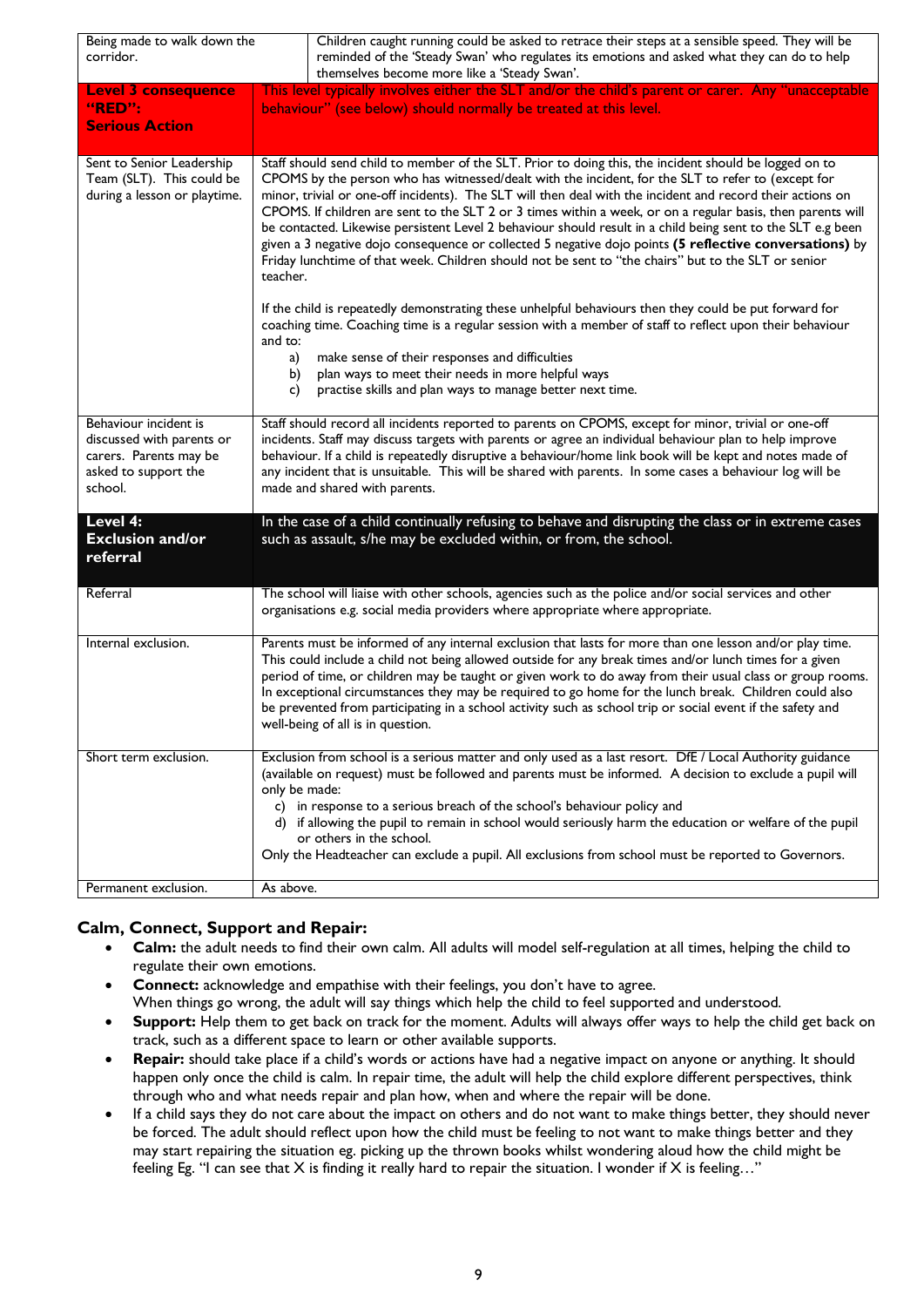## **Unacceptable behaviour**

Whilst we aim to reward positive behaviour, we acknowledge that there will be times when we have to deal with behaviour that is unacceptable:

- **Physical**: violence and threatening or aggressive behaviour, including fighting, play fighting and rough play.
- **Verbal**: swearing, rudeness and 'put downs', answering back, lying, offensive remarks.
- **Emotional**: actions affecting the happiness and well-being of others including ignoring, excluding others, spreading rumours.
- **Discriminatory:** discrimination of any kind (see "Principles" above).
- **Disrespectful**: deliberate disobedience, lack of respect, discourteous.
- **Selfish**: disregard for the school environment and other peoples' property including theft, graffiti and vandalism.
- **Unsafe**: actions that may affect the safety of themselves or others eg. running in school, tipping chairs.
- **Disruptive**: actions that adversely affect the education of others eg. disrupting lesson, spoiling work, interrupting.
- **Unkind:** any form of bullying, including cyberbullying *(see anti-bullying policy).*
- **Inappropriate:** bringing inappropriate substances or other items on to the premises eg. illegal substances, drugs or weapons, solvents, age inappropriate materials.

These unacceptable behaviours should be recorded on CPOMS and normally be treated as a "Red Level 3" incident and involve the Head or Deputy and/or the parent or carer of the child.

#### **Implementation**

All staff must:

- Implement this policy in a fair and consistent way.
- Report any issues relating to the implementation of this policy to the SLT.
- Ask for help if there are any behaviour management issues or concerns.
- Record in writing and report all persistent "Level 3" (Red) / "Unacceptable Behaviour" (see above), to the Head or member of SLT.
- Report any child protection concerns, violent or aggressive behaviour, racist comments, bullying and any other significant or serious incident to the Head or another member of the SLT.
- Report any physical intervention, health and safety concerns and security issues, in line with the relevant policy.
- Avoid negative comments about a pupil, punishing a whole group for the behaviour of a minority, sarcasm, aggression, humiliation, blaming a child when maybe it was their parent's responsibility, and labelling a pupil rather than confronting the behaviour.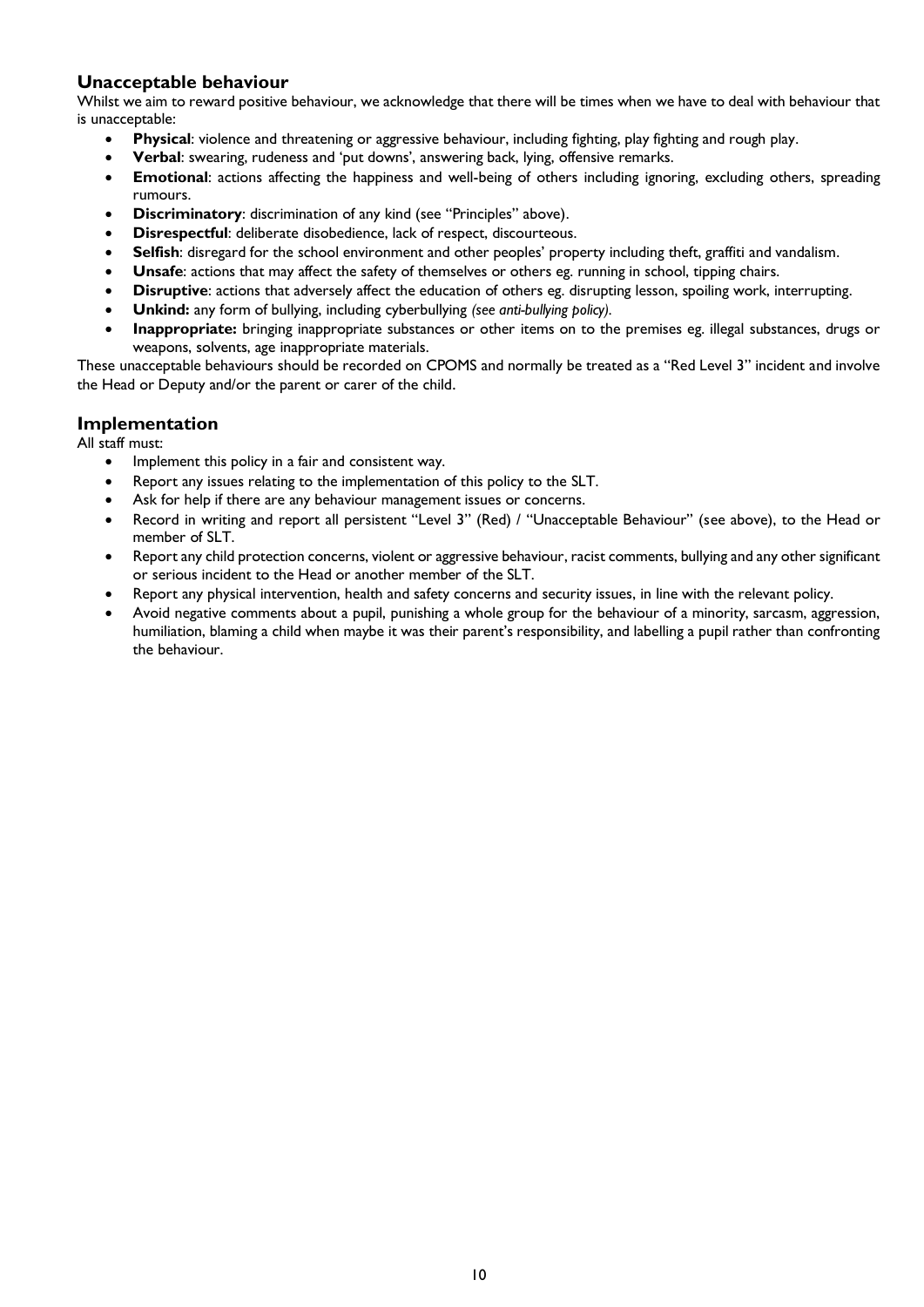# **Behaviour in Assemblies**

Our expectations are:

- Children should walk silently, calmly and sensibly to and from the hall (this includes the corridors and outside ramp to the hall).
- Children should not talk in the assembly hall during collective worship, performances and other communal activities.
- Everyone should be quiet (including adults) when the assembly leader raises an arm.

#### Staff should:

- Remind children about assembly expectations before leaving the classroom.
- Ensure children walk silently and sensibly to and from the hall and are quiet in the hall.
- Let lines of children that are quiet exit the hall (this is not the job of the assembly leader).
- The member of staff nearest the outside door should ensure children exit quietly (this can get quite busy with Y1 who collect their coats and then exit via the hall).
- Staff in main corridors should ensure children walk silently.

It is not possible for whoever is leading the assembly to manage behaviour on a pupil by pupil basis. It is imperative that all staff present are proactive in managing behaviour.

If children do not meet expectations then staff should:

#### IN THE HALL

- For EYFS children: warn, and then move, children to the side of the hall.
- For KS1 & KS2 children: move children to the side of the hall (children should not require a warning).
- Whoever is leading the assembly should then speak to the children who have been moved to the side before sending them out to break/back to class. Repeat offenders (2 or 3 times in a week) should miss a whole break time.

#### WALKING TO/FROM THE HALL

- Give a warning to children who are not walking silently and sensibly to the hall.
- Send children back to the hall who are not walking silently and sensibly from the hall.
- Repeat offenders (2 or 3 times in a week) should miss a whole break time.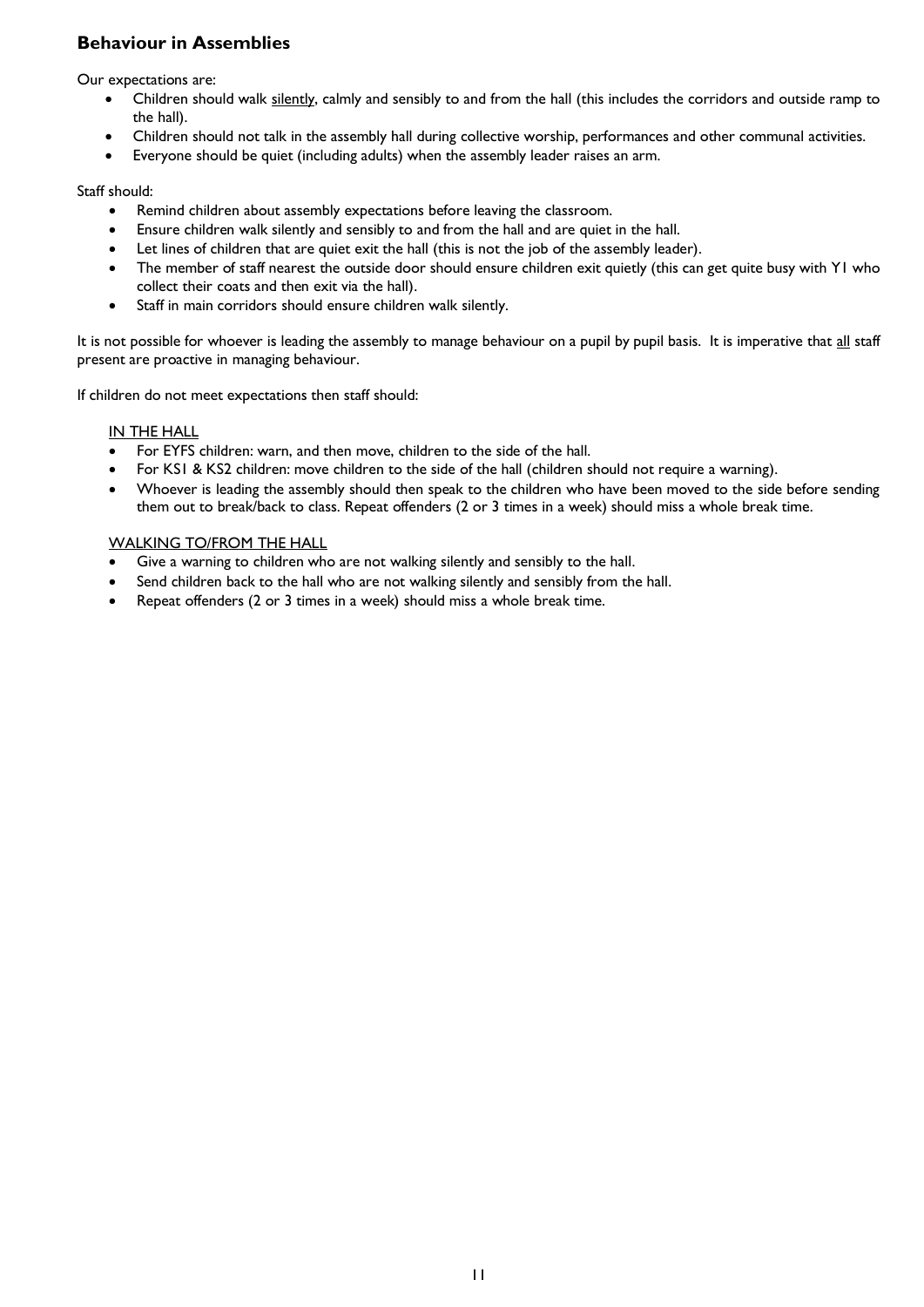#### **Use of reasonable force**

All members of school staff have a legal power to use reasonable force. The Headteacher can also authorise people who have been put temporarily in charge of pupils such as unpaid volunteers accompanying children on a school trip. The policy of the school is to act in accordance with "Use of reasonable force – advice for head teachers, staff and governing bodies" (Department for Education, 2012). Schools do not require parental consent to use reasonable force on a pupil.

The school aims to minimise the need to use force by:

- creating a calm atmosphere and outstanding behaviour;
- teaching children how to manage conflict and strong feelings;
- de-escalating incidents where possible eg. with the use of humour or a verbal warning;
- implementing behaviour plans where there is an increased risk of force being required.

Reasonable force will only be used as a last resort when all other behaviour management/de-escalation strategies have failed. It can be used to prevent pupils from hurting themselves or others, from damaging property or from causing disorder and the breakdown of a safe and enjoyable learning environment. The school may use reasonable force, for example to:

- remove disruptive children from the classroom, or other part of the school premises, where they have refused to follow an instruction to do so (this includes removing children who may disrupt other children's learning).
- prevent a pupil behaving in a way that disrupts a school event or a school trip or visit.
- prevent a pupil leaving a room or other part of the school premises where allowing the pupil to leave would risk their safety or lead to behaviour that disrupts the behaviour of others.
- prevent a pupil from attacking a member of staff or another pupil, or to stop a fight in the playground.
- restrain a pupil at risk of harming themselves through physical outbursts.
- prevent damage to property.

Schools cannot use force as a punishment. The Headteacher, Senior Leadership Team and teacher-in-charge can use reasonable force to search for certain "prohibited items" (See DfE guidance).

Disabled children and children with SEND may need reasonable adjustments on how reasonable force is applied.

As stated in the 2010 DfE guidance (pg. 34) on *The use of force to control or restrain pupils*:

The use of seclusion (where a person is forced to spend time on their own against their will) is a form of physical intervention and should only be considered in *exceptional circumstances.* The right to liberty is protected by criminal and civil law and seclusion outside the Mental Health Act should always be proportionate to the risk presented by the pupil.

It is an offence to lock a person in a room without a court order except in an emergency, for example where the use of a locked room is a temporary measure while seeking assistance.

It is part of school's duty of care to their pupils to use restrictive physical intervention and reasonable force. School will only use restrictive physical intervention (such as seclusion) to prevent a "significant risk of harm" to themselves, others or property and in *exceptional circumstances.* Pupils will **never** be locked in a room. Pupils may be prevented from leaving a room but would always be supported and supervised. They will never be deprived of food and drink or access to a toilet. There would always be at least two adults present in these exceptional circumstances and a senior member of staff will be informed as soon as possible.

The minimum force necessary should be used, applied for the shortest period of time and the techniques deployed should be those with which the staff involved are familiar and able to use safely. If the child has a behaviour plan, the techniques should be named within this document.

#### **Staff Training**

- Key staff are trained in Team Teach and we also train staff in legal requirements and general advice on managing behaviour.
- Staff have a duty to inform the Senior Leadership Team of any injuries which affect their ability to handle children.
- Training for all staff will be made available and will be the responsibility of the Senior Leadership Team.
- No member of staff will be expected to undertake the use of reasonable force without appropriate training.

#### **Recording**

- Where reasonable force has been used or a pupil has been involved in a serious incident, a record of the incident will be kept. The incident should be recorded on CPOMs under the 'positive handling' category.
- Parents will be informed by telephone, email or in a Home School Book.
- Staff and children will be given basic first aid treatment for any injuries that require treatment. Where staff and pupils have been involved in an incident involving reasonable force they should have access to emotional support. This can be provided by other members of staff or if an exceptionally serious incident occurs then a referral to Occupational Health may be necessary. Debriefing must take place as soon as possible after the incident has been dealt with.
- Very minor injuries experienced by pupils are recorded in the school medical book only (medical room). All other injuries or ill health are recorded using the online accident reporting system.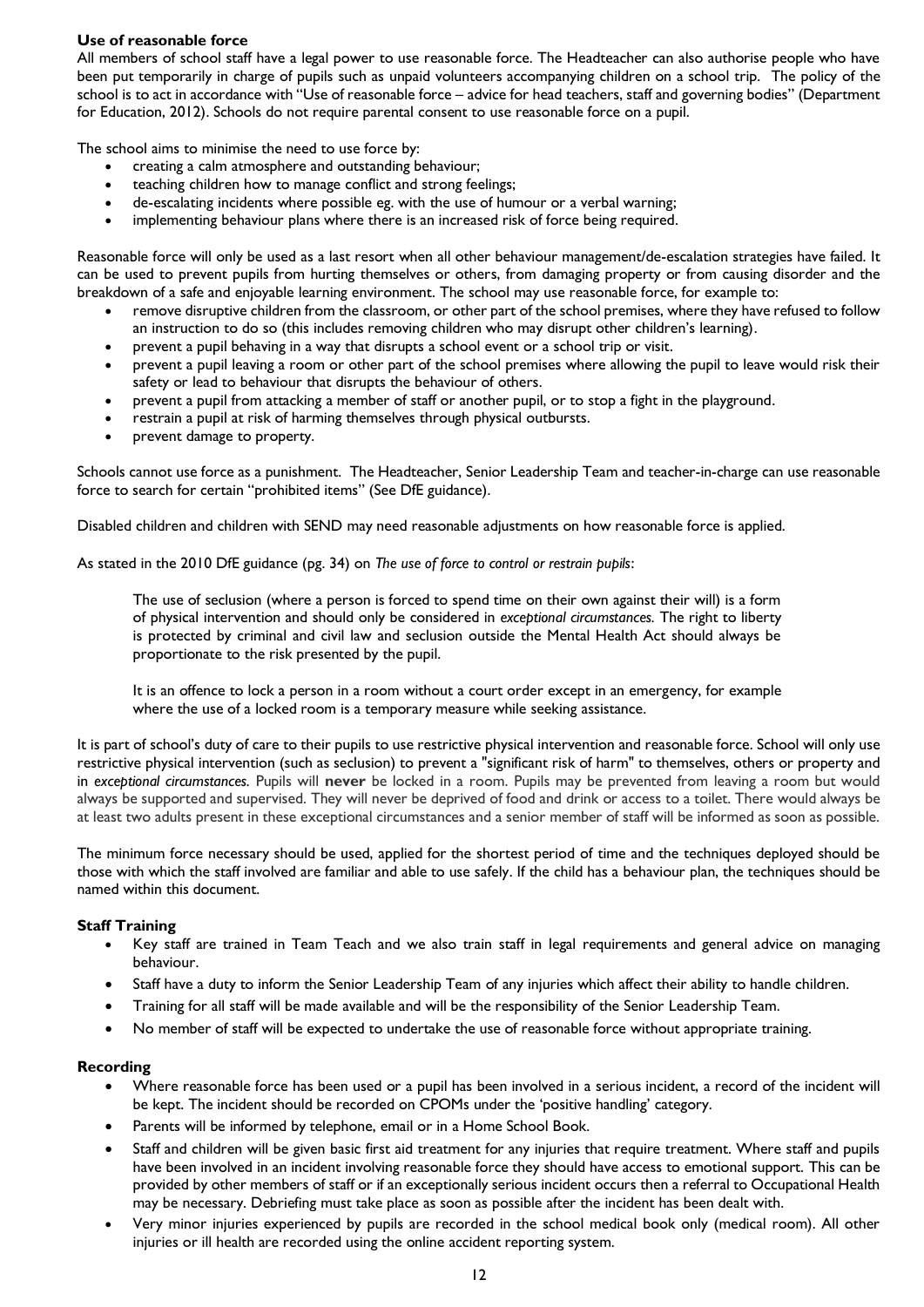• All other injuries to an employee, member of the public, volunteer, visitor or contractor are recorded using the online accident reporting system, no matter how minor.

#### **Action after an Incident**

The Headteacher or member of the Senior Leadership Team will ensure that each incident is reviewed and investigated further as required. It is the role of the Senior Leadership Team to support staff who work with pupils with challenging behaviour. If further action is required in relation to a member of staff or a pupil, this will be pursued through the appropriate procedures:

- Review of Behaviour Plan
- Child Protection Procedure (this may involve investigations by Police and/or Social Services)
- Staff or Pupil Disciplinary Procedures
- Exclusions Procedure in the case of violence or assault against a member of staff
- Risk assessment if necessary
- The member of staff will be kept informed of any action taken.
- In the case of any action concerning a member of staff, he/she will be advised to seek advice from his/her professional association/union.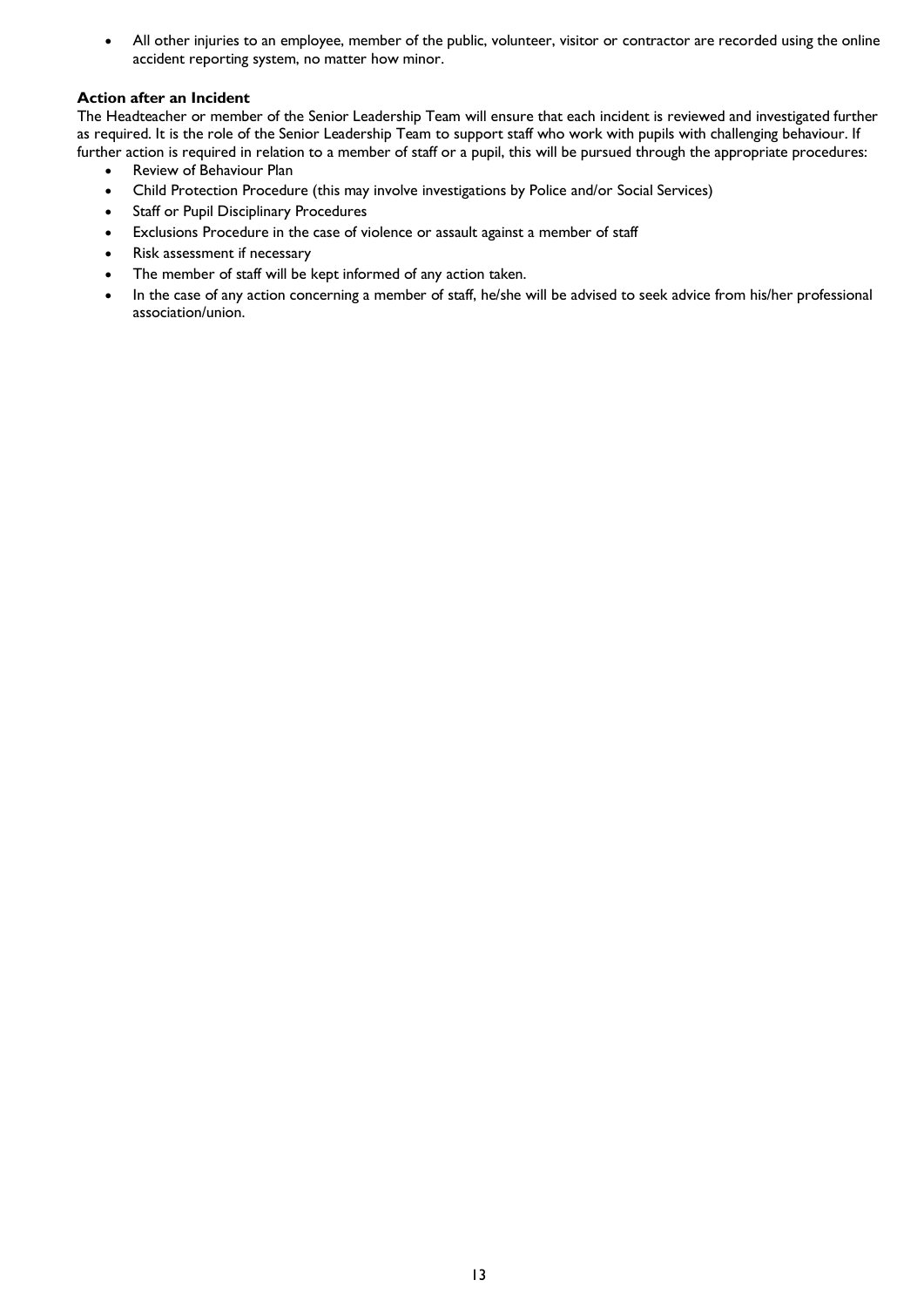

# **St Nicolas and St Mary CE Primary School Anti-Bullying Policy**

*Journey together, guided by God, to do the best we can.*

Reviewed: January 2009, May 2012, April 2013, Feb 2022 Review date:

#### **Introduction**

Everyone at St Nicolas and St Mary C.E. Primary School should feel welcome, secure and happy. Only if this is the case will all members of the school community be able to achieve to their maximum potential. Bullying of any sort prevents this being able to happen and prevents equality of opportunity. It is everyone's responsibility to prevent this happening and this policy contains guidelines to support this ethos. In line with the ethos of the school, we focus on encouraging positive behaviour patterns based on Jesus' command to "love one another" whilst at the same time dealing with any negative behaviour.

#### **Aim**

The school aims to ensure that should bullying occur, victims feel confident to activate the anti-bullying systems within the school to stop the bullying. It is our aim to challenge attitudes about bullying behaviour, increase understanding for bullied pupils and help build an anti-bullying ethos in the school. This document outlines how we make this possible at our school.

We strongly endeavour to ensure that the behaviour and safety of pupils is outstanding as described in the School Inspection Handbook (Ofsted Sept 21):

- *Pupils' attitudes to learning are exemplary.*
- *Parents, staff and pupils are unreservedly positive about both behaviour and safety.*
- *Pupils' behaviour outside lessons is almost always impeccable. Pupils' pride in the school is shown by their excellent conduct, manners and punctuality.*
- *Pupils are fully aware of different forms of bullying, including cyber-bullying and prejudice-based bullying, and actively try to prevent it from occurring. Bullying in all its forms is rare and dealt with highly effectively.*
- *Skilled and highly consistent behaviour management by all staff makes a strong contribution to an exceptionally positive climate for learning. There are excellent improvements in behaviour over time for individuals or groups with particular behaviour needs.*

The school strives to proactively monitor and tackle any, and all forms of, bullying as outlined in in the School Inspection Handbook:

*Inspectors (*and schools!) *should consider:*

 *types, rates and patterns of bullying and the effectiveness of the school's actions to prevent and tackle all forms of bullying and harassment – this includes cyber-bullying and prejudice-based bullying related to special educational need, sexual orientation, sex, race, religion and belief, gender reassignment or disability.*

#### **Definitions of Bullying**

Bullying can be defined in a number of ways. It can:

- $\triangleright$  Be noticeable or not obvious.
- $\blacktriangleright$  Include spitting.
- $\triangleright$  Result in children being socially excluded or left out.
- $\triangleright$  Be devious.
- > Lower confidence.
- $\triangleright$  Involve the use of the internet or technology.
- $\triangleright$  Instil fear.
- Be intimidating.
- $\triangleright$  Involve restraining, blocking or surrounding the victim.
- Affect both school life and home life.
- Involve "cyberbullying"

In summary BULLYING IS HURTFUL AND REPEATED. It can include:

| <b>physical</b> – hitting, kicking, taking belongings             |
|-------------------------------------------------------------------|
| <b>verbal</b> – name-calling, insulting, making offensive remarks |
| indirect - ignoring or spreading nasty stories or rumours         |

In addition the school community recognises that bullying can be devious and upsetting. It is recognised that bully victims can be singled out for any reason such as their:

- **Race** 
	- colour
- religion
	- confidence
- interests
- **social background**
- 
- 
- need to wear glasses
- size
- SEN eg. Autism, Dyslexia

Or any other reason.

The school community should be aware that pupils with ASC are also more vulnerable to being accused of bullying themselves due to their social communication difficulties. These children may need additional help and support to understand what behaviour is acceptable within the school community.

The school notes that bullies can be any age or gender and have often been bullied themselves. The school works hard to ensure that pupils know the difference between bullying and "falling out". The school recognises that pupils need to develop the confidence to tackle bullying. They should be empowered to resist bullying at both this school and at their secondary school.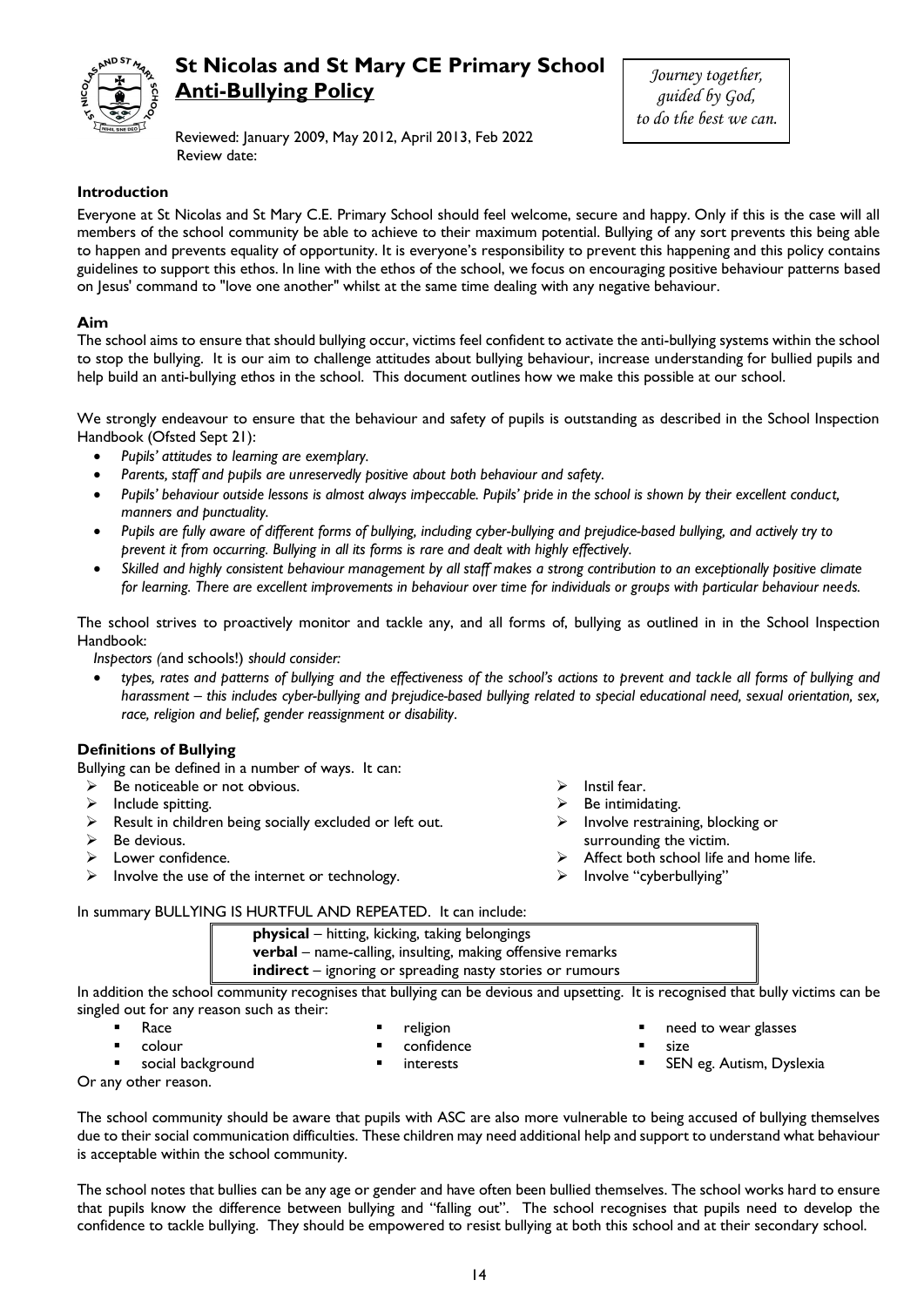#### **ACTIONS TO TACKLE BULLYING**

Governors and staff aim to work closely with parents, pupils and the school council to tackle bullying.

#### **Governors**

Governors will monitor and evaluate the effect of this policy and the curriculum in addressing this issue. This anti-bullying policy is the governors' responsibility and they review its effectiveness annually. This policy is monitored on a day-to-day basis by the headteacher, who reports termly to governors about the effectiveness of the policy. Governors can analyse information with regard to gender, age and ethnic background of all children involved in bullying incidents.

#### **The School Staff**

Prevention is better than cure so at St Nicolas and St Mary C.E. Primary School all staff will be vigilant for signs of bullying and always take reports of incidents seriously. Teachers will use the curriculum whenever possible to reinforce the ethos of the school and help pupils to develop strategies to combat bullying-type behaviour.

All reported incidents of bullying will be investigated and taken seriously by staff members. A record will be kept of incidents and added to the "Action Logs" of individual pupils kept by class teachers. This should include both the victim and the bully (A photocopy may need to be given to more than one teacher). More serious and persistent incidents should involve the Headteacher. If bullying includes racist abuse then it must be reported to the Headteacher who will inform Governors and the local authority. The school will keep parents informed of bullying and where necessary follow up incidents to ensure that the problem has remained resolved.

Upon discovery of an incident of bullying, we will discuss with the children the issues raised. Some incidents can be solved through a problem-solving approach. Each pupil must be given an opportunity to talk and the discussion should remain focused on finding a solution to the problem and stopping the bullying recurring. There are various strategies that can be applied if more than one pupil is involved in bullying another eg. discussion, role-play and other drama techniques. This can be an effective way of sharing information, understand feelings and provide a forum for discussing important issues. It can also be used just within the affected group to confront bullying that already exists.

The school can apply a number of consequences including a warning, calling the bully's parents into school, internal exclusions within school (eg. loss of break time), sending a child home at lunchtime, fixed term exclusions and permanent exclusion (see Behaviour Policy).

#### **Parents and Carers**

Parents/carers are invited to work in partnership with the school to address the issue of bullying. This bullying policy is seen as an integral part of our Behaviour Policy. It is reviewed regularly and parents/carers are welcome to join in that process. The school also has a number of leaflets and further information and advice about bullying available for parents/carers (see appendices).

Parents/carers who are concerned that their child might be being bullied, or who suspect that their child may be the perpetrator of bullying, should contact their child's class teacher **immediately**. Parents/carers are also welcome to discuss the issue with the Headteacher.

If bullying does not stop, parents/carers are strongly encouraged to keep a log of all incidents and report these to the school on a daily basis – in person, in writing, by phone or by email. It is very difficult for the school to follow up, and deal with, incidents or allegations that happened even a few days earlier. The incident may be fresh in the mind of the victim, but the perpetrator may have completely forgotten what happened.

If parents/carers are not satisfied with the school's dealing with bullying, they can write to the Chair of Governors.

The parents/carers of bullies and their victims will be informed of the outcome of an investigation they have initiated and may be asked to support the proposed strategies to tackle the problem. The bully will also be reminded of the possible consequences of bullying and the consequences for repeated incidents will be clearly explained to him/her (persistent bullies may be excluded from school). A monitoring tool may also be used, usually incorporating a reward for achieving desired behaviours. If bullying continues, parents/carers of all parties will be informed and may be called in if problems persist.

Parents/carers are reminded regularly through letters and newsletters to inform their children that they must tell someone should they ever be bullied. Keeping information from the school, or from their parents/carers, will never help a problem to be solved, and will prolong the period a victim has to suffer. Where necessary we have and will call on outside resources such as the Behaviour Support Service, Kidscape and theatre companies to support our action.

#### **Pupils**

Pupils are told that they must report any incidence of bullying to an adult within school, and that when another pupil tells them that they are being bullied or if they see bullying taking place it is their responsibility to report their knowledge to a member of staff. Further information for pupils about bullying is found in an Appendix.

#### **School Council**

The School Council can play an active role in tackling bullying. This could include questionnaires, talking to bullies and victims, setting up a buddy system, or peer counseling.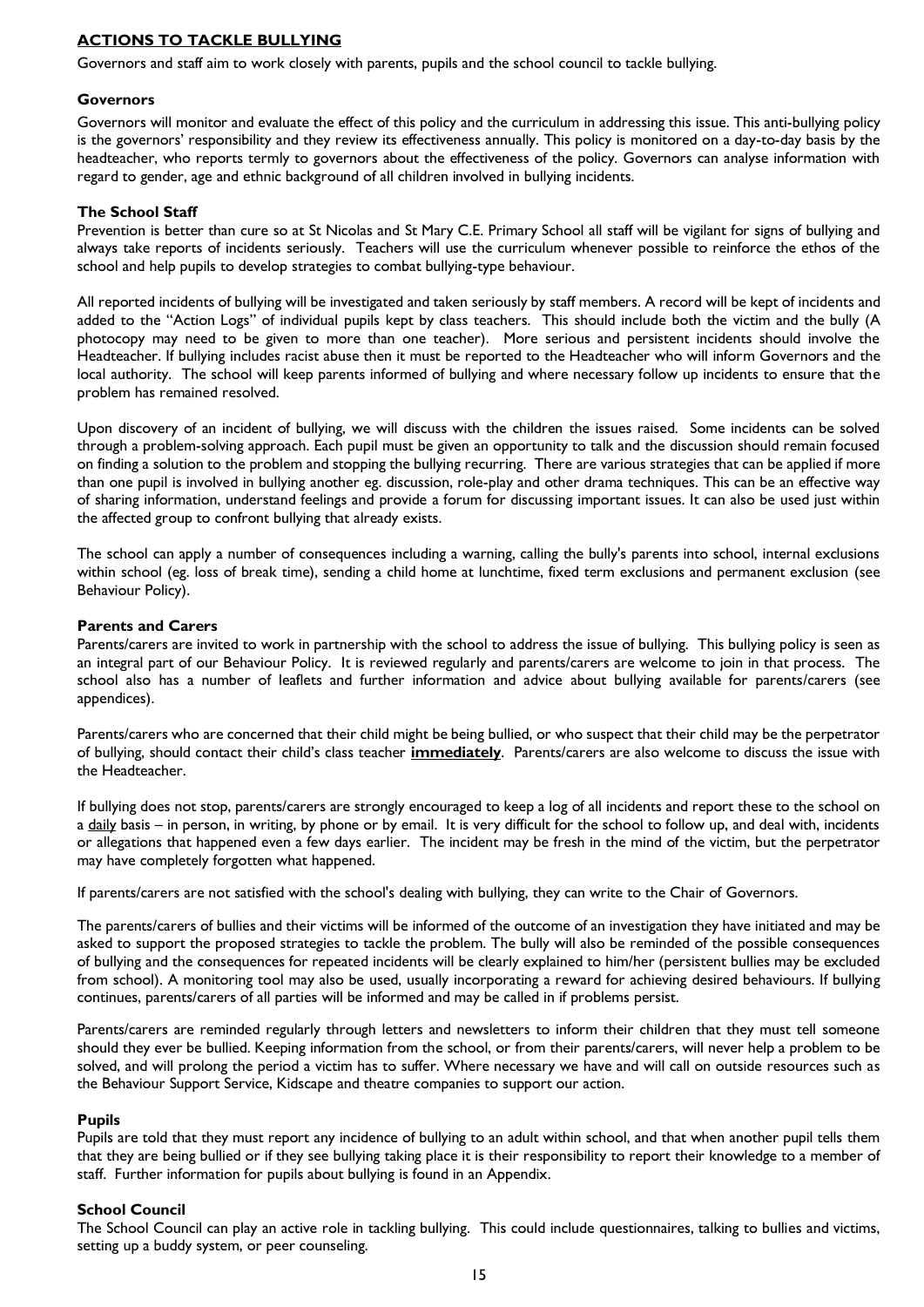#### Anti-bullying advice for parents and carers

#### *If your child has been bullied*

- **Calmly talk with your child** *about his/her experience.*
- **Make a note of what your child says** *– who was involved, how often, where it happened and what happened.*
- **Reassure your child** *that he/she has done the right thing to tell you about the bullying.*
- **Explain to your child** *that should any further incidents occur he/she should report them to the teacher immediately.*
- **Make an appointment** *to see your child's class teacher.*
- **Explain to the teacher** *the problems your child is experiencing.*

#### *When talking with teachers about bullying*

- **Try and stay calm** *– bear in mind that the teacher may have no idea that your child is being bullied or may have heard conflicting accounts of an incident.*
- **Be as specific as possible** *about what your child says has happened, give dates, places and name of other children involved.*
- **Make a note** *of what action the school intends to take.*
- **Ask if there is anything you can do** *to help your child or the school.*
- **Stay in touch** *with the school- let them know if things improve as well as if problems continue.*

#### **If the bullying continues**

- **Keep a diary** *– you or your child could make a note of bullying incidents: who-where-when.*
- **Contact the school again** *– arrange to see the teacher or SLT.*
- **Write to the school** *– put your concerns down in writing.*
- **Write to the Chair of Governors** *– if you are not satisfied with the action being taken.*

#### **If your child is bullying others**

- **Talk with your child** *and explain that what he or she is doing is unacceptable and makes other children unhappy.*
- **Discourage other members** *of your family from bullying behaviour of from using aggression of force to get what they want.*
- **Show your child** *how she/he can join in with other children without bullying.*
- **Make an appointment** *to see your child's teacher to discuss how you and the school can help stop him or her bullying others.*
- **Regularly check** *with your child how things are going at school.*
- **Give your child lots of praise** *and encouragement when he or she is co-operative or kind to other people.*

#### **If you think your young child is being bullied, but you're not sure, then ask a few simple questions:**

- *What did they do at school today?*
- *Did they do anything they liked?*
- *Did they do anything they didn't like?*
- *Who did they play with?*
- *What sort of games did they play?*
- *Did they enjoy them?*
- *Can you draw a picture of the best thing that happened today?*
- *Would they have liked to play different games with someone else?*
- *Are they looking forward to going to school tomorrow?*

#### Further Anti-Bullying Information

#### **Bullying – Information**

A range of information is available in school. Please ask.

#### **Advisory Centre for Education** Advice Line: 0808 800 5793

Website: www.ace-ed.org.uk

#### **Anti-Bullying Campaign** Tel: 020 7378 1446

**Bullying Online** Website: [www.bullying.co.uk](http://www.bullying.co.uk/)

**ChildLine** Tel: 0800 1111 Website: [www.childline.org.uk](http://www.childline.org.uk/)

**'Don't Suffer in Silence'**  DfES website on bullying

#### Website: [www.dfes.gov.uk/bullying](http://www.dfes.gov.uk/bullying)

**Kidscape** Tel: 020 7730 3300 Website: [www.kidscape.org.uk](http://www.kidscape.org.uk/)

#### **Parentline Plus** Helpline: 0808 800 2222 Website: [www.parentlineplus.org.uk](http://www.parentlineplus.org.uk/)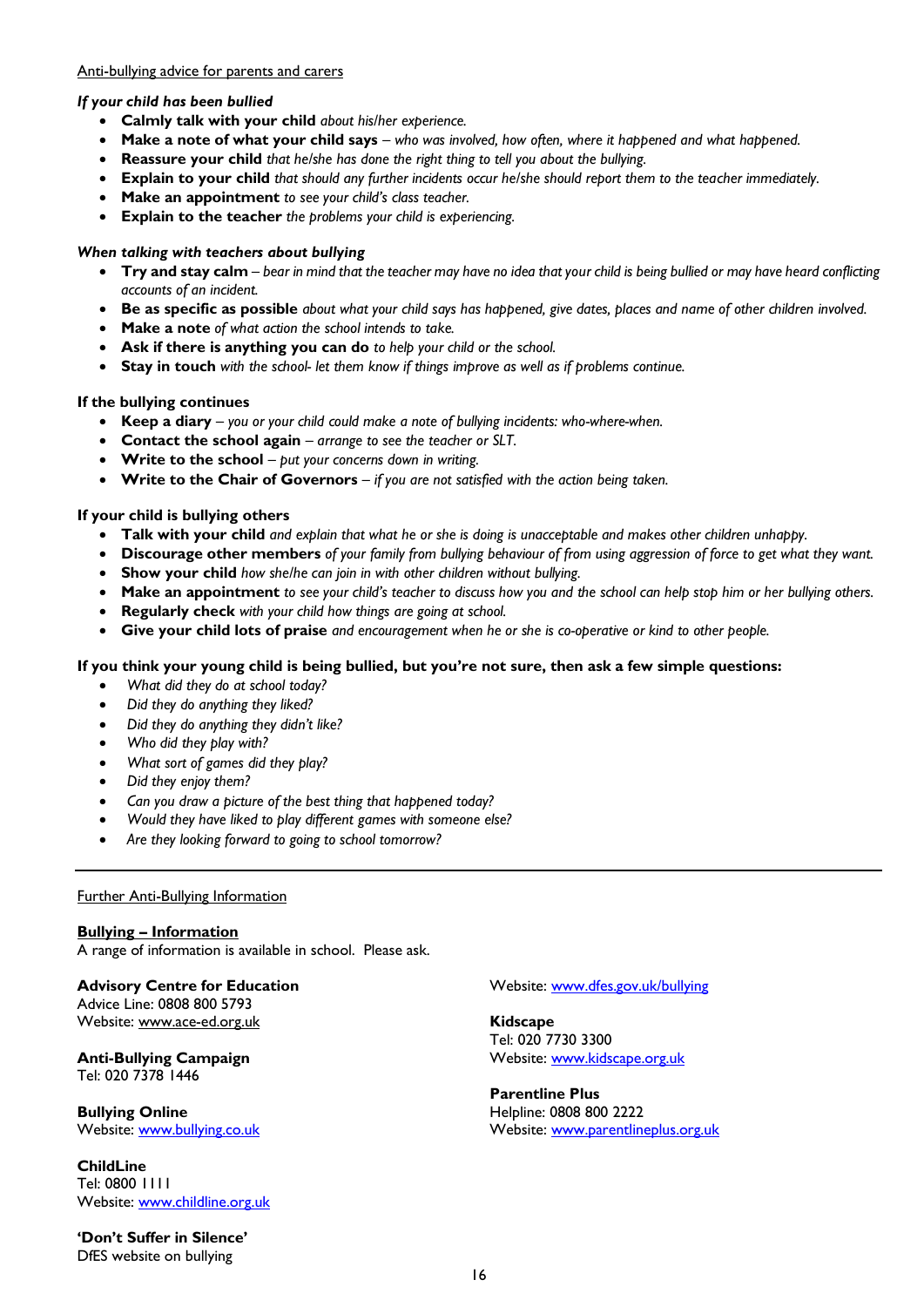#### **BULLYING IS HURTFUL AND REPEATED**

It can include **physical** – hitting, kicking, taking belongings *or* **verbal** – name-calling, insulting, making offensive remarks *or*  **indirect** – ignoring or spreading nasty stories or rumours.

#### **If you are being bullied:**

- Try to stay calm and look as confident as you can.
- Be firm and clear look them in the eye and tell them to stop.
- Get away from the situation as quickly as possible.
- Tell an adult what has happened straight away.

#### **After you have been bullied**

- Tell a teacher or another adult in school.
- Tell your family.
- If you are scared to tell a teacher or an adult on your own, ask a friend to go with you.
- Keep on speaking until someone listens and does something to stop the bullying.
- Don't blame yourself for what has happened.

#### **When you are talking to an adult about bullying be clear about**:

- What has happened to you.
- How often it has happened.
- Who was involved.
- Who saw what was happening.
- What you have done about it already.

If you find it difficult to talk to anyone at school or home, ring Childline 0800 1111 or write to Childline, Freepost 111, London N1 0BR. The phone call or letter is free.

#### **If YOU are being a bully – think**

- What does it feel like for the other person?
- Would you like to be bullied? Everyday?
- This school does not put up with bullies beware!